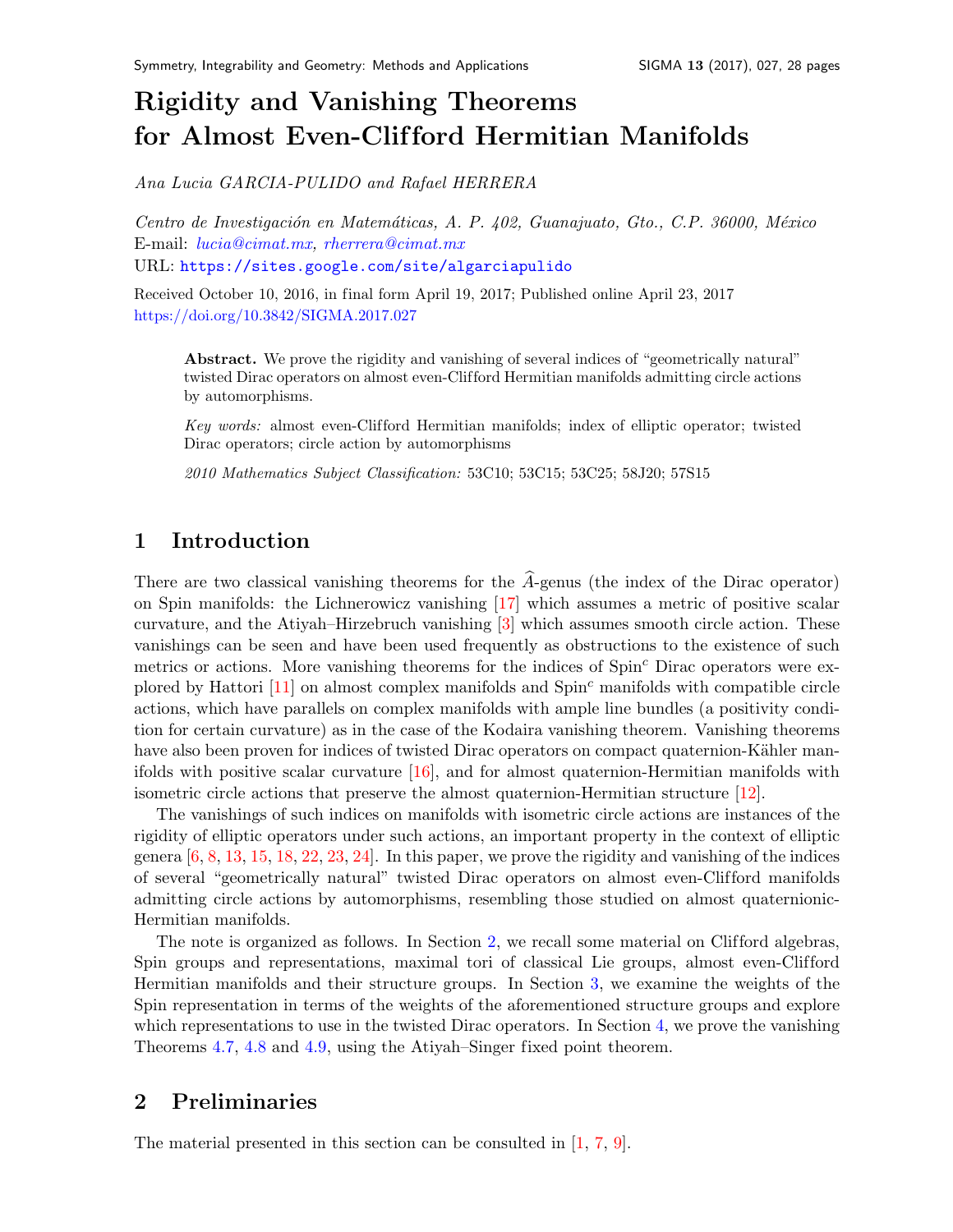### 2.1 Clifford algebra, spin group and representation

Let  $Cl_n$  denote the  $2^n$ -dimensional real Clifford algebra generated by the orthonormal vectors  $e_1, e_2, \ldots, e_n \in \mathbb{R}^n$  subject to the relations

 $e_i e_j + e_i e_i = -2\delta_{ij},$ 

and  $\mathbb{C}\mathbb{I}_n = \mathbb{C}\mathbb{I}_n \otimes_{\mathbb{R}} \mathbb{C}$  its complexification. The even Clifford subalgebra  $\mathbb{C}\mathbb{I}_r^0$  is defined as the invariant (+1)-subspace of the involution of  $\mathrm{Cl}_r$  induced by the map  $-\mathrm{Id}_{\mathbb{R}^r}$ .

There exist algebra isomorphisms

<span id="page-1-1"></span>
$$
\mathbb{C}l_n \cong \begin{cases} \text{End}(\mathbb{C}^{2^k}) & \text{if } n = 2k, \\ \text{End}(\mathbb{C}^{2^k}) \oplus \text{End}(\mathbb{C}^{2^k}) & \text{if } n = 2k + 1, \end{cases}
$$
 (2.1)

and the space of (complex) spinors is defined to be

$$
\Delta_n := \mathbb{C}^{2^k} = \underbrace{\mathbb{C}^2 \otimes \cdots \otimes \mathbb{C}^2}_{k \text{ times}}.
$$

The map

 $\kappa\colon\thinspace \mathbb{C}\mathbb{I}_n\longrightarrow \mathrm{End}\big(\mathbb{C}^{2^k}\big)$ 

is defined to be either the aforementioned isomorphism for  $n$  even, or the isomorphism followed by the projection onto the first summand for n odd. In order to make  $\kappa$  explicit, consider the following matrices

$$
\mathrm{Id} = \begin{pmatrix} 1 & 0 \\ 0 & 1 \end{pmatrix}, \quad g_1 = \begin{pmatrix} i & 0 \\ 0 & -i \end{pmatrix}, \quad g_2 = \begin{pmatrix} 0 & i \\ i & 0 \end{pmatrix}, \quad T = \begin{pmatrix} 0 & -i \\ i & 0 \end{pmatrix}.
$$

In terms of the generators  $e_1, \ldots, e_n$  of the Clifford algebra,  $\kappa$  can be described explicitly as follows

<span id="page-1-0"></span>
$$
e_1 \mapsto \text{Id} \otimes \text{Id} \otimes \cdots \otimes \text{Id} \otimes \text{Id} \otimes g_1,
$$
  
\n
$$
e_2 \mapsto \text{Id} \otimes \text{Id} \otimes \cdots \otimes \text{Id} \otimes \text{Id} \otimes g_2,
$$
  
\n
$$
e_3 \mapsto \text{Id} \otimes \text{Id} \otimes \cdots \otimes \text{Id} \otimes g_1 \otimes T,
$$
  
\n
$$
e_4 \mapsto \text{Id} \otimes \text{Id} \otimes \cdots \otimes \text{Id} \otimes g_2 \otimes T,
$$
  
\n
$$
e_{2k-1} \mapsto g_1 \otimes T \otimes \cdots \otimes T \otimes T \otimes T,
$$
  
\n
$$
e_{2k} \mapsto g_2 \otimes T \otimes \cdots \otimes T \otimes T \otimes T,
$$
  
\n(2.2)

and, if  $n = 2k + 1$ ,

$$
e_{2k+1} \mapsto iT \otimes T \otimes \cdots \otimes T \otimes T \otimes T.
$$

The vectors

$$
u_{+1} = \frac{1}{\sqrt{2}}(1, -i)
$$
 and  $u_{-1} = \frac{1}{\sqrt{2}}(1, i),$ 

form a unitary basis of  $\mathbb{C}^2$  with respect to the standard Hermitian product. Thus,

$$
\mathcal{B} = \{u_{\varepsilon_1,\ldots,\varepsilon_k}=u_{\varepsilon_1}\otimes\cdots\otimes u_{\varepsilon_k} \mid \varepsilon_j=\pm 1, j=1,\ldots,k\},\
$$

is a unitary basis of  $\Delta_n = \mathbb{C}^{2^k}$  with respect to the naturally induced Hermitian product.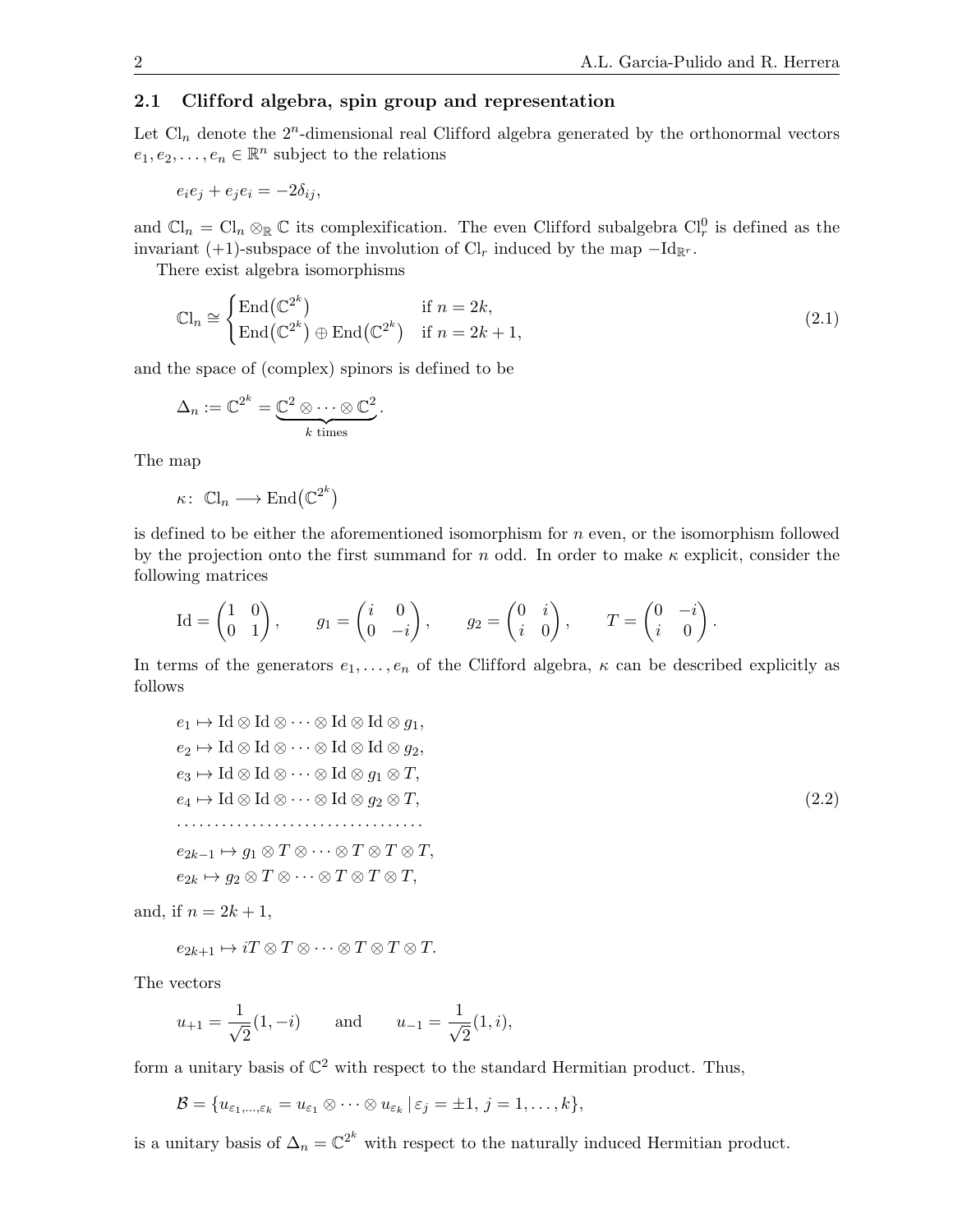The Spin group  $Spin(n) \subset Cl_n$  is the subset

$$
Spin(n) = \{x_1x_2\cdots x_{2l-1}x_{2l} \mid x_j \in \mathbb{R}^n, |x_j| = 1, l \in \mathbb{N}\},\
$$

endowed with the product of the Clifford algebra. It is a Lie group and its Lie algebra is

$$
\operatorname{\mathfrak{spin}}(n) = \operatorname{span}\{e_i e_j \mid 1 \le i < j \le n\}.
$$

The restriction of  $\kappa$  to  $\text{Spin}(n)$  defines the Lie group representation

$$
\kappa_n := \kappa|_{\operatorname{Spin}(n)} \colon \operatorname{Spin}(n) \longrightarrow \operatorname{GL}(\Delta_n),
$$

which is, in fact, special unitary. We have the corresponding Lie algebra representation

$$
\kappa_{n_*}\colon \mathfrak{spin}(n)\longrightarrow \mathfrak{gl}(\Delta_n).
$$

Recall that the Spin group  $\text{Spin}(n)$  is the universal double cover of  $\text{SO}(n)$ ,  $n \geq 3$ . For  $n = 2$  we consider  $Spin(2)$  to be the connected double cover of  $SO(2)$ . The covering map will be denoted by

$$
\lambda_n\colon \operatorname{Spin}(n)\to \operatorname{SO}(n)\subset \operatorname{GL}(\mathbb{R}^n).
$$

Its differential is given by  $\lambda_{n_*}(e_ie_j) = 2E_{ij}$ , where  $E_{ij} = e_i^* \otimes e_j - e_j^* \otimes e_i$  is the standard basis of the skew-symmetric matrices, and  $e^*$  denotes the metric dual of the vector  $e$ . Furthermore, we will abuse the notation and also denote by  $\lambda_n$  the induced representation on the exterior algebra  $\bigwedge^{\ast} \mathbb{R}^n$ .

By means of  $\kappa$ , we have the Clifford multiplication

$$
\mu_n: \ \mathbb{R}^n \otimes \Delta_n \longrightarrow \Delta_n,
$$
  

$$
x \otimes \phi \longmapsto \mu_n(x \otimes \phi) = x \cdot \phi := \kappa(x)(\phi).
$$

The Clifford multiplication  $\mu_n$  is skew-symmetric with respect to the Hermitian product

$$
\langle x \cdot \phi_1, \phi_2 \rangle = \langle \mu_n(x \otimes \phi_1), \phi_2 \rangle = -\langle \phi_1, \mu_n(x \otimes \phi_2) \rangle = -\langle \phi_1, x \cdot \phi_2 \rangle,
$$

is  $Spin(n)$ -equivariant and can be extended to a  $Spin(n)$ -equivariant map

$$
\mu_n: \ \bigwedge^* (\mathbb{R}^n) \otimes \Delta_n \longrightarrow \Delta_n, \omega \otimes \psi \longmapsto \omega \cdot \psi.
$$

When  $n$  is even, we define the following involution

.

$$
\Delta_n \longrightarrow \Delta_n,
$$
  

$$
\psi \longmapsto (-i)^{\frac{n}{2}} \text{vol}_n \cdot \psi,
$$

where  $vol_n = e_1 \cdots e_n$ . The  $\pm 1$  eigenspace of this involution is denoted  $\Delta_n^{\pm}$ . These spaces have equal dimension and are irreducible representations of  $Spin(n)$ . Note that our definition differs from the one given in [\[9\]](#page-27-12) by a  $(-1)^{\frac{n}{2}}$ . The reason for this difference is that we want the spinor  $u_{1,\dots,1}$  to be always positive. In this case, we will denote the two representations by

$$
\kappa_n^{\pm}\colon\thinspace\operatorname{Spin}(n)\longrightarrow\operatorname{GL}\bigl(\Delta_n^{\pm}\bigr)
$$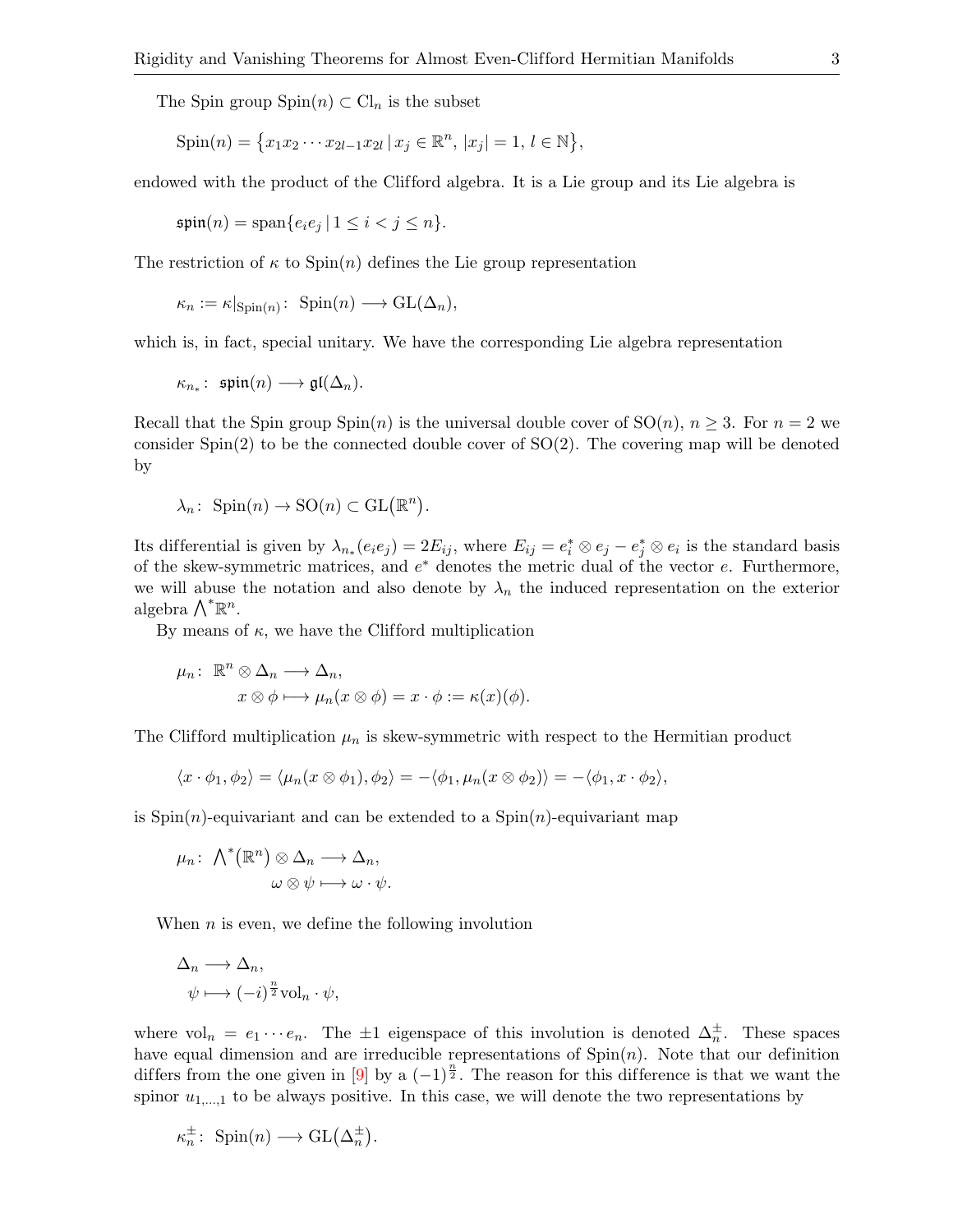For future use, let us recall the effect of vol<sub>n</sub> on  $\Delta_n = \Delta_n^+ \oplus \Delta_n^-$  when n is even:

| $n \pmod{8}$                | n. |  |
|-----------------------------|----|--|
|                             |    |  |
| $\mathcal{D}_{\mathcal{L}}$ |    |  |
|                             |    |  |
| հ                           |    |  |

Furthermore, for  $n\equiv 0\ ({\rm mod}\ 4),\, n\neq 4,$ 

$$
\ker(\kappa_n^+) = \begin{cases} \{1, \text{vol}_r\} & \text{if } r \equiv 0 \pmod{8}, \\ \{1, -\text{vol}_r\} & \text{if } r \equiv 4 \pmod{8}, \end{cases}
$$

and

$$
\ker(\kappa_n^-) = \begin{cases} \{1, -\text{vol}_r\} & \text{if } r \equiv 0 \pmod{8}, \\ \{1, \text{vol}_r\} & \text{if } r \equiv 4 \pmod{8}. \end{cases}
$$

For  $r$  even, let

$$
\mathbb{P}SO(r) := \frac{SO(r)}{\{\pm \mathrm{Id}_r\}} \cong \frac{\mathrm{Spin}(r)}{\{\pm 1, \pm \mathrm{vol}_r\}},
$$

and for  $r \equiv 0 \pmod{4}$  let

$$
Spin_{\pm}(r) \cong \frac{Spin(r)}{\{1, \pm vol_r\}}.
$$

Note that we will always denote by 1 and  $\mathrm{Id}_r$  the identity elements of  $\mathrm{Spin}(r)$  and  $\mathrm{SO}(r)$ respectively.

# 2.2 Maximal tori

## 2.2.1  $SO(n)$

Recall that a maximal torus of  $SO(n)$  is given by

$$
\begin{pmatrix}\n\cos(\eta_1) & -\sin(\eta_1) & & & \\
\sin(\eta_1) & \cos(\eta_1) & & & \\
 & \ddots & & \\
 & & \cos(\eta_{n/2}) & -\sin(\eta_{n/2}) \\
 & & & \sin(\eta_{n/2}) & \cos(\eta_{n/2})\n\end{pmatrix}
$$

if  $n$  is even, and

$$
\begin{pmatrix}\n\cos(\eta_1) & -\sin(\eta_1) \\
\sin(\eta_1) & \cos(\eta_1) \\
 & \ddots \\
 & & \cos(\eta_{[n/2]}) & -\sin(\eta_{[n/2]}) \\
 & & \sin(\eta_{[n/2]}) & \cos(\eta_{[n/2]}) \\
 & & & 1\n\end{pmatrix}
$$

if  $n$  is odd.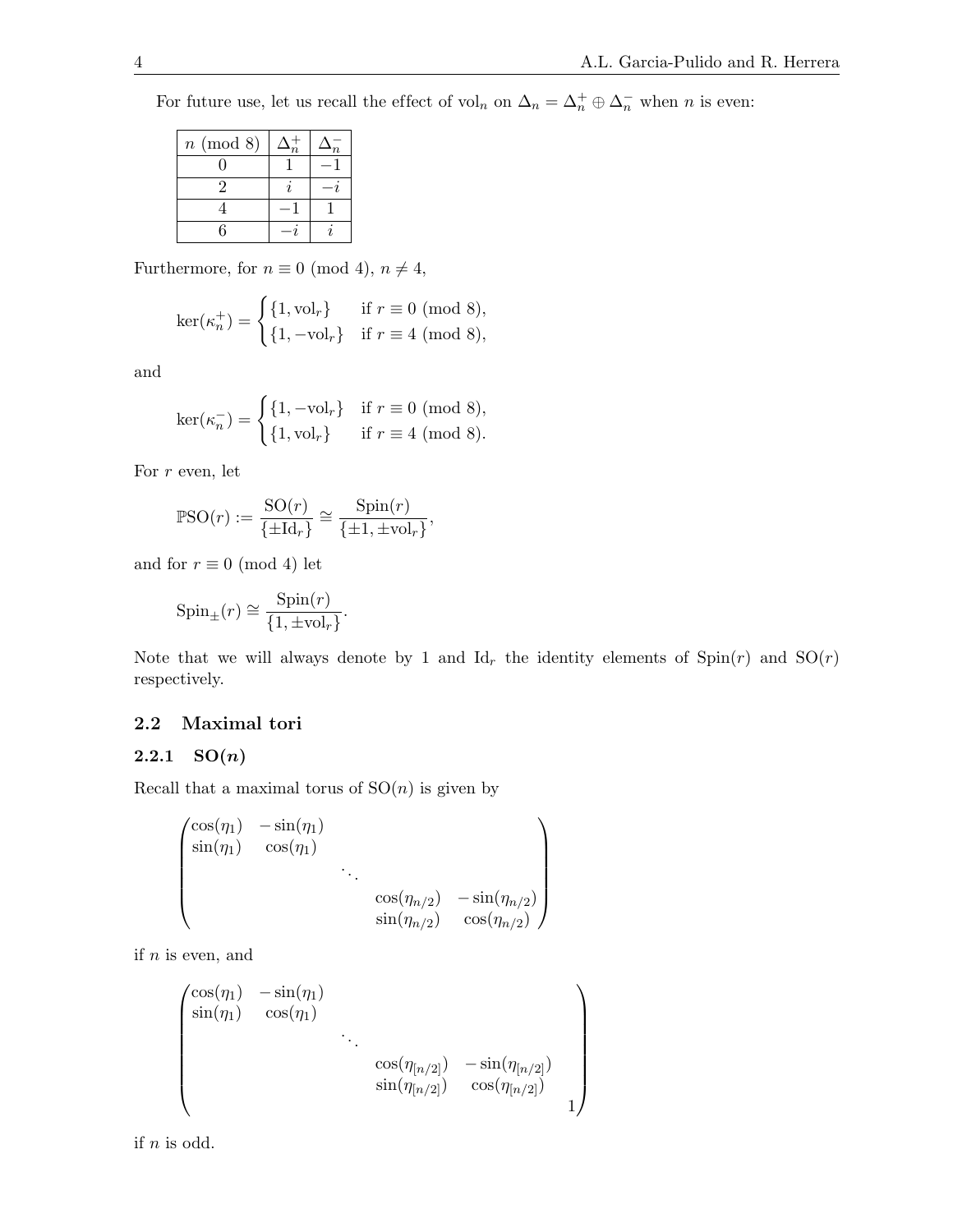## 2.2.2  $\mathrm{Spin}(n)$

Each one of the  $2 \times 2$  rotation blocks is a transformation that can be achieved by using Clifford product. For instance the rotation

$$
\begin{pmatrix}\n\cos(\varphi_1) & -\sin(\varphi_1) \\
\sin(\varphi_1) & \cos(\varphi_1) \\
 & & 1 \\
 & & & \ddots \\
 & & & & 1\n\end{pmatrix}
$$

can be achieved by using the element

$$
e_1(-\cos(\varphi_1/2)e_1 + \sin(\varphi_1/2)e_2) = \cos(\varphi_1/2) + \sin(\varphi_1/2)e_1e_2 \in \text{Spin}(n)
$$

as follows

$$
(\cos(\varphi_1/2) + \sin(\varphi_1/2)e_1e_2)y(\cos(\varphi_1/2) + \sin(\varphi_1/2)e_2e_1)
$$
  
=  $(y_1 \cos(\varphi_1) - y_2 \sin(\varphi_1))e_1 + (y_1 \sin(\varphi_1) + y_2 \cos(\varphi_1))e_2 + y_3e_3 + \cdots + y_ne_n,$ 

for  $y = y_1e_1 + \cdots + y_ne_n \in \mathbb{R}^n$ . Thus, we see that the corresponding elements in Spin(n) are

$$
\pm(\cos(\varphi_1/2)+\sin(\varphi_1/2)e_1e_2).
$$

Furthermore, we see that a maximal torus of  $Spin(n)$  is given by elements of the form

$$
t(\varphi_1,\ldots,\varphi_k)=\prod_{j=1}^k(\cos(\varphi_j/2)+\sin(\varphi_j/2)e_{2j-1}e_{2j}).
$$

By using the explicit description  $(2.2)$  of the isomorphisms  $(2.1)$ , we can check that

$$
t(\varphi_1,\ldots,\varphi_k)\cdot u_{\varepsilon_1,\ldots,\varepsilon_k}=e^{\frac{i}{2}\sum\limits_{j=1}^k\varepsilon_{k+1-j}\varphi_j}\cdot u_{\varepsilon_1,\ldots,\varepsilon_k},
$$

i.e., the basis vectors  $u_{\varepsilon_1,\dots,\varepsilon_k}$  are weight vectors of the spin representation with weight

$$
\frac{1}{2}\sum_{j=1}^{k} \varepsilon_{k+1-j}\varphi_j,
$$

which in coordinate vectors with respect to the basis  $\{\varphi_j\}$  give the well known expressions

$$
\left(\pm\frac{1}{2},\pm\frac{1}{2},\ldots,\pm\frac{1}{2}\right).
$$

Indeed, in terms of the (appropriately ordered) basis  $B$ , the matrix associated to an element  $t(\varphi_1,\ldots,\varphi_{[\frac{n}{2}]})$  is

$$
\begin{pmatrix}\n e^{\frac{i}{2}(\varphi_1 + \varphi_2 + \dots + \varphi_{[\frac{n}{2}]})} \\
 e^{\frac{i}{2}(-\varphi_1 + \varphi_2 + \dots + \varphi_{[\frac{n}{2}]})} \\
 e^{\frac{i}{2}(\varphi_1 - \varphi_2 + \dots + \varphi_{[\frac{n}{2}]})} \\
 \vdots \\
 e^{\frac{i}{2}(-\varphi_1 - \varphi_2 + \dots + \varphi_{[\frac{n}{2}]})} \\
 \vdots \\
 e^{\frac{i}{2}(-\varphi_1 - \varphi_2 - \dots - \varphi_{[\frac{n}{2}]})}\n\end{pmatrix}
$$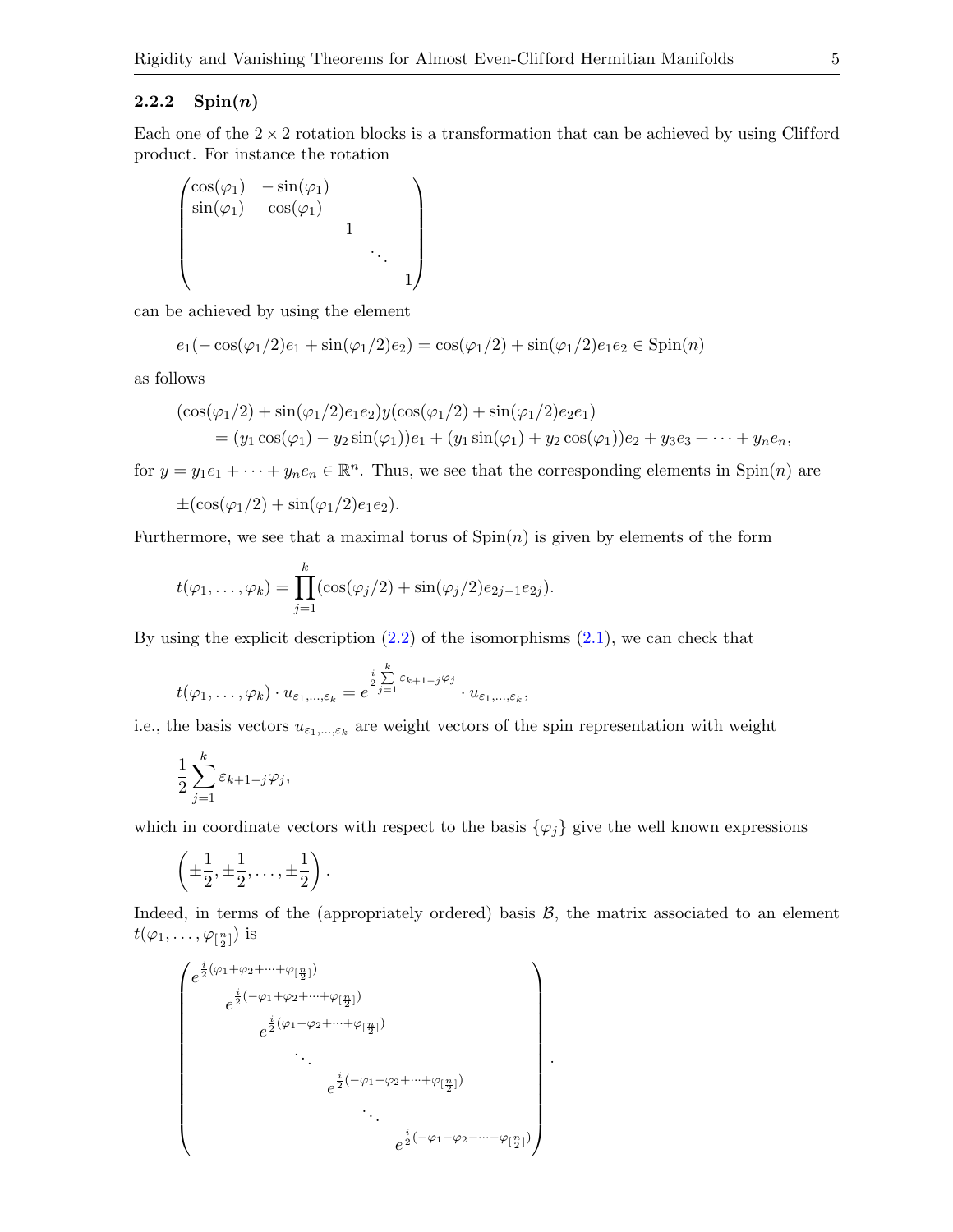Note that, when n is even,  $\Delta_n^+$  is generated by the basis vectors  $u_{\epsilon_1,\dots,\epsilon_{\frac{n}{2}}}$  with an even number of  $\varepsilon_j$  equal to  $-1$ , and  $\Delta_n^-$  is generated by the basis vectors  $u_{\varepsilon_1,\dots,\varepsilon_{\frac{n}{2}}}$  with an odd number of  $\varepsilon_j$ equal to −1. Therefore, after reordering the basis, the matrix above can be rearranged to have two diagonal blocks of equal size: one block in which the exponents contain an even number of negative signs

$$
\begin{pmatrix} e^{\frac{i}{2}(\varphi_1+\varphi_2+\cdots+\varphi_{\frac{n}{2}})}\\ e^{\frac{i}{2}(-\varphi_1-\varphi_2+\cdots+\varphi_{\frac{n}{2}})}\\ e^{\frac{i}{2}(-\varphi_1+\varphi_2-\cdots+\varphi_{\frac{n}{2}})}\\ \cdot\cdot\cdot\end{pmatrix},
$$

and another block in which the exponents contain an odd number of negative signs

$$
\begin{pmatrix} e^{\frac{i}{2}(-\varphi_1+\varphi_2+\cdots+\varphi_{\frac{n}{2}})} \\ e^{\frac{i}{2}(\varphi_1-\varphi_2+\cdots+\varphi_{\frac{n}{2}})} \\ e^{\frac{i}{2}(\varphi_1+\varphi_2-\varphi_3+\cdots+\varphi_{\frac{n}{2}})} \\ \cdot \cdot \end{pmatrix}.
$$

# 2.2.3  $U(m)$

The standard maximal torus of  $U(m)$  is

$$
\begin{pmatrix} e^{i\theta_1} & & & \\ & e^{i\theta_2} & & \\ & & \ddots & \\ & & & e^{i\theta_m} \end{pmatrix}.
$$

## **2.2.4**  $Sp(m)$

The standard maximal torus of  $Sp(m)$  is



# 2.3 Almost even-Clifford Hermitian structures

**Definition 2.1.** Let  $N \in \mathbb{N}$  and  $(e_1, \ldots, e_r)$  an orthonormal frame of  $\mathbb{R}^r$ .

• A linear even-Clifford structure of rank r on  $\mathbb{R}^N$  is an algebra representation

 $\Phi\colon\thinspace \mathrm{Cl}_r^0\longrightarrow \mathrm{End}\big(\mathbb{R}^N\big).$ 

• A linear even-Clifford Hermitian structure of rank r on  $\mathbb{R}^N$  (endowed with a positive definite inner product) is a linear even-Clifford structure of rank  $r$  such that each bivector  $e_i e_j$ ,  $1 \le i < j \le r$ , is mapped to a skew-symmetric endomorphism  $\Phi(e_i e_j) = J_{ij}$ .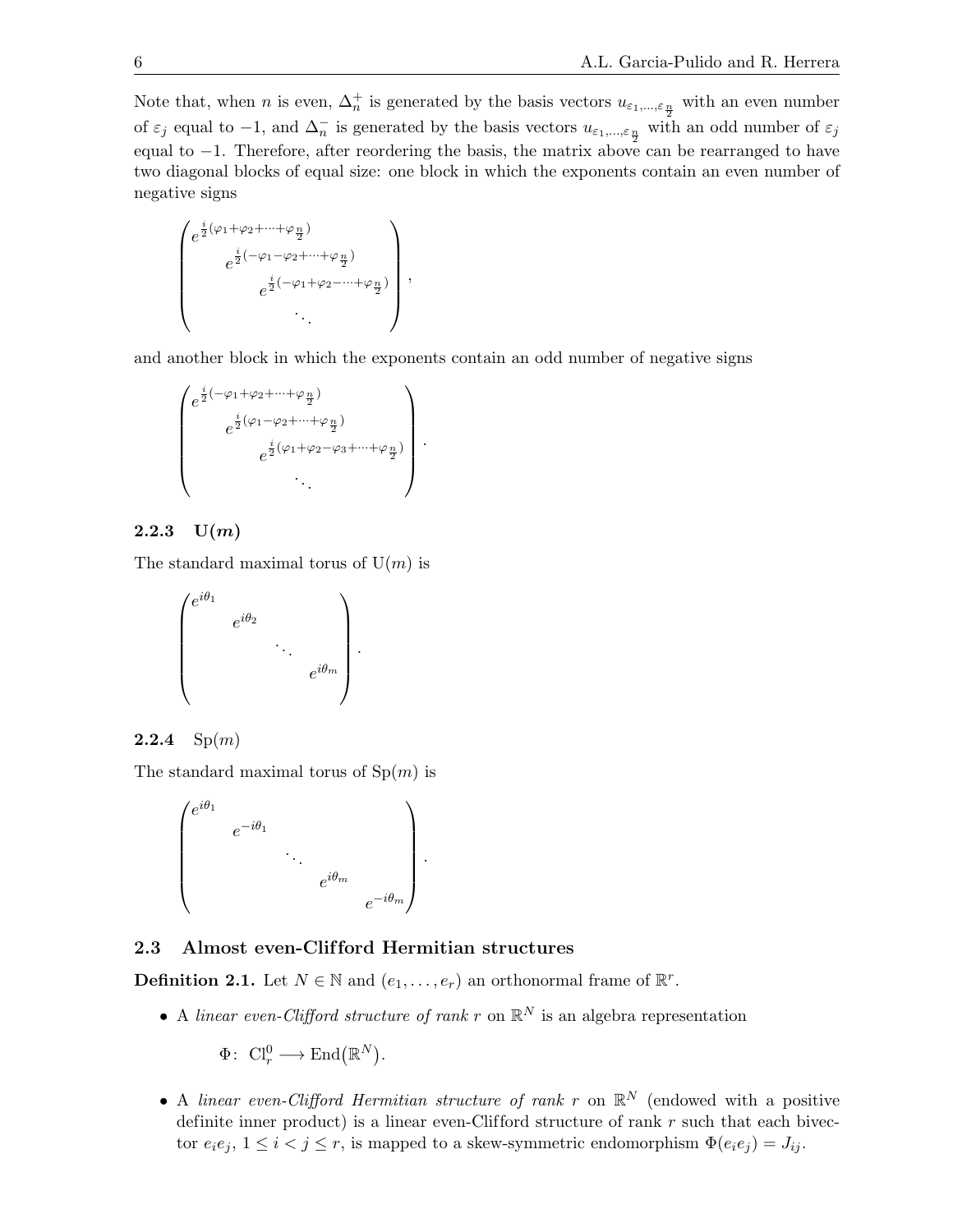## Remark 2.2.

- Note that  $J_{ij}^2 = -\mathrm{Id}_{\mathbb{R}^N}$ .
- Given a linear even-Clifford structure of rank r on  $\mathbb{R}^N$ , we can average the standard inner product  $\langle , \rangle$  on  $\mathbb{R}^N$  as follows

$$
(X,Y)=\sum_{k=1}^{[r/2]}\bigg[\sum_{1\leq i_1<\cdots
$$

where  $(e_1, \ldots, e_r)$  is an orthonormal frame of  $\mathbb{R}^r$ , so that the linear even-Clifford structure is Hermitian with respect to the averaged inner product.

• Given a linear even-Clifford Hermitian structure of rank r, the subalgebra  $\mathfrak{spin}(r)$  is mapped injectively into the skew-symmetric endomorphisms  $\text{End}^-(\mathbb{R}^N)$ .

## Definition 2.3. Let  $r \geq 2$ .

- A rank r almost even-Clifford structure on a smooth manifold M is a smoothly varying choice of a rank r linear even-Clifford structure on each tangent space of  $M$ .
- A smooth manifold carrying an almost even-Clifford structure will be called an *almost* even-Clifford manifold.
- A rank r almost even-Clifford Hermitian structure on a Riemannian manifold M is a smoothly varying choice of a linear even-Clifford Hermitian structure on each tangent space of M.
- A Riemannian manifold carrying a rank  $r$  almost even-Clifford Hermitian structure will be called a *rank r almost even-Clifford Hermitian manifold*, or an *almost-Cl*<sup>0</sup>-Hermitian manifold for short.

Remark 2.4. Our definition of almost even-Clifford Hermitian structure does not require the existence of a Riemannian vector bundle of rank r. Therefore, it includes both the notions of even Clifford structure and projective even Clifford structure introduced in [\[19,](#page-27-13) Definition 2.2] and Remark 2.5].

#### <span id="page-6-1"></span>2.3.1 Structure groups of almost even-Clifford manifolds

Thanks to [\[2\]](#page-26-3), we know that the complexification of the tangent space of an almost- $Cl_r^0$ -Hermitian manifold decomposes as follows

| $r \pmod{8}$ | $\mathbb{R}^N\otimes\mathbb{C}$                                                     |
|--------------|-------------------------------------------------------------------------------------|
|              | $\mathbb{C}^{m_1}\otimes \Delta^+_r\oplus \mathbb{C}^{m_2}\otimes \Delta^-_r$       |
| 1, 7         | $\mathbb{C}^m\otimes\Delta_r$                                                       |
| 2            | $\mathbb{C}^m \otimes \Delta_r^+ \oplus \overline{\mathbb{C}^m} \otimes \Delta_r^-$ |
| 6            | $\overline{\mathbb{C}^m}\otimes \Delta^+_r\oplus \mathbb{C}^m\otimes \Delta^-_r$    |
| 3, 5         | $\mathbb{C}^{2m}\otimes\Delta_r$                                                    |
|              | $\mathbb{C}^{2m_2}\otimes \Delta^+_r\oplus \mathbb{C}^{2m_1}\otimes \Delta^-_r$     |

<span id="page-6-0"></span>(2.3)

where the different  $\mathbb{C}^p$  denote the corresponding standard complex representations of the classical Lie groups  $SO(p)$ ,  $U(p)$  or  $Sp(p)$ . Note that the dimension of an almost even-Clifford Hermitian manifold depends of two or three parameters: the rank  $r$  of the even-Clifford structure and the multiplicity m or multiplicities  $m_1, m_2$ .

The structure groups of the aforementioned manifolds, for  $r \geq 3$ , are given as follows (see [\[1\]](#page-26-2)):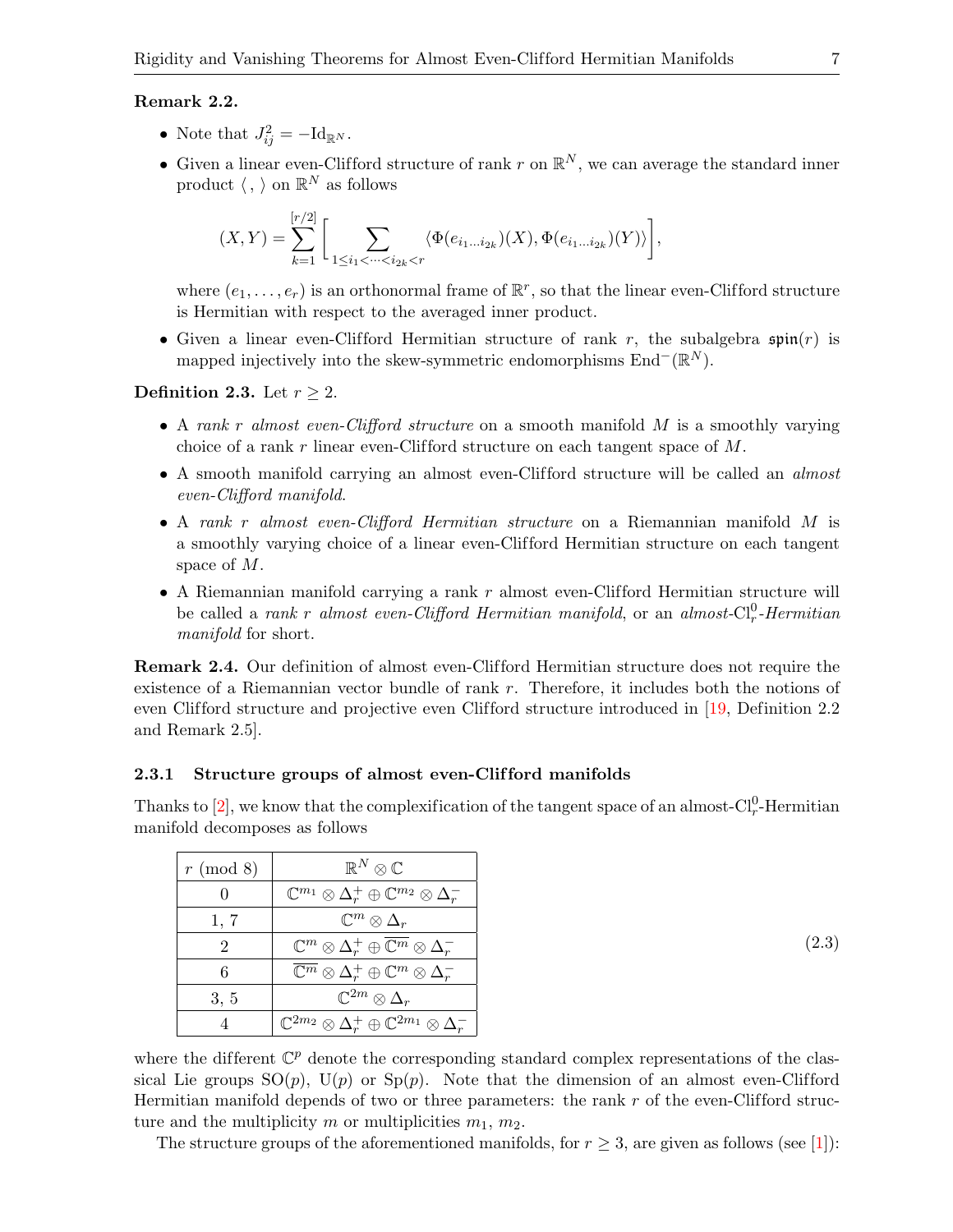• For  $r \not\equiv 0 \pmod{4}$ 

| $m \pmod{2}$<br>(mod 8) |                                                                                         |                        |
|-------------------------|-----------------------------------------------------------------------------------------|------------------------|
| 1, 7                    | $\frac{\mathrm{SO}(m)\times \mathrm{Spin}(r)}{\{\pm(\mathrm{Id}_m,1)\}}$                | $SO(m) \times Spin(r)$ |
| 2, 6                    | $U(m)\times Spin(r)$<br>$\{\pm(\mathrm{Id}_m,1),\pm(i\mathrm{Id}_m,-\mathrm{vol}_r)\}\$ |                        |
| 3, 5                    | $Sp(m)\times Spin(r)$<br>$\{\pm(\mathrm{Id}_{m},1)\}\$                                  |                        |

• For  $r \equiv 0 \pmod{8}$ 

| m <sub>2</sub><br>m <sub>1</sub> |                                                                                                  | $0 \pmod{2}$                                                                                                                                             | $1 \pmod{2}$                                                                                                        |
|----------------------------------|--------------------------------------------------------------------------------------------------|----------------------------------------------------------------------------------------------------------------------------------------------------------|---------------------------------------------------------------------------------------------------------------------|
|                                  |                                                                                                  | $SO(m_2) \times Spin(r)$<br>$\{\pm(\mathrm{Id}_{m_2},1),\pm(\mathrm{Id}_{m_2},-\mathrm{vol}_r)\}\$                                                       | $SO(m_2) \times Spin(r)$<br>$\langle (\mathrm{Id}_{m_2}, -\mathrm{vol}_r) \rangle$                                  |
| $0 \pmod{2}$                     | $SO(m_1)\times Spin(r)$<br>$\{\pm(\mathrm{Id}_{m_1},1),\pm(\mathrm{Id}_{m_1},\mathrm{vol}_r)\}\$ | $SO(m_1)\times SO(m_2)\times Spin(r)$<br>$\{\pm(\mathrm{Id}_{m_1}, \mathrm{Id}_{m_2}, 1), \pm(\mathrm{Id}_{m_1}, -\mathrm{Id}_{m_2}, \mathrm{vol}_r)\}\$ | $SO(m_1)\times SO(m_2)\times Spin(r)$<br>$\langle (-\mathrm{Id}_{m_1}, \mathrm{Id}_{m_2}, -\mathrm{vol}_r) \rangle$ |
| $1 \pmod{2}$                     | $SO(m_1)\times Spin(r)$<br>$\langle (\mathrm{Id}_{m_1}, \mathrm{vol}_r) \rangle$                 | $SO(m_1)\times SO(m_2)\times Spin(r)$<br>$\langle (\mathrm{Id}_{m_1}, -\mathrm{Id}_{m_2}, \mathrm{vol}_r) \rangle$                                       | $SO(m_1) \times SO(m_2) \times Spin(r)$                                                                             |

• For  $r \equiv 4 \pmod{8}$ 

|       | $m_1, m_2 > 0$                                                                                                                                               | $m_1 > 0, m_2 = 0$                                                                                 | $m_1 = 0, m_2 > 0$                                                                                   |
|-------|--------------------------------------------------------------------------------------------------------------------------------------------------------------|----------------------------------------------------------------------------------------------------|------------------------------------------------------------------------------------------------------|
| $r=4$ | $Sp(m_1)\times Sp(m_2)\times Spin(r)$<br>$\{\pm(\mathrm{Id}_{2m_1}, \mathrm{Id}_{2m_2}, 1), \pm(\mathrm{Id}_{2m_1}, -\mathrm{Id}_{2m_2}, \mathrm{vol}_r)\}\$ | $Sp(m_1)\times Spin(3)$<br>$\{\pm(\mathrm{Id}_{2m_1},1)\}\$                                        | $Sp(m_2) \times Spin(3)$<br>$\{\pm(\mathrm{Id}_{2m_2},1)\}\$                                         |
| r > 4 |                                                                                                                                                              | $Sp(m_1)\times Spin(r)$<br>$\{\pm(\mathrm{Id}_{2m_1},1),\pm(\mathrm{Id}_{2m_1},\mathrm{vol}_r)\}\$ | $Sp(m_2) \times Spin(r)$<br>$\{\pm(\mathrm{Id}_{2m_2},1),\pm(\mathrm{Id}_{2m_2},-\mathrm{vol}_r)\}\$ |

Note that for  $r = 2$ , the structure group is actually  $U(m)$ .

Since all of these groups are quotients of products  $G \times Spin(r)$ , where G is a (product of) classical Lie group(s), it will be useful to know if they can be mapped to either  $Spin(r)$ , or  $SO(r)$ or  $PSO(r)$ . It is easy to see that they map as follows

• For  $r \not\equiv 0 \pmod{4}$ 

| $m \pmod{2}$<br>$r \pmod{8}$ |       |                 |
|------------------------------|-------|-----------------|
| 1, 7                         |       | SO(r)   Spin(r) |
| 2, 6                         |       | PSO(r)          |
| 3, 5                         | SO(r) |                 |

• For  $r \equiv 0 \pmod{8}$ 

| m <sub>2</sub><br>$m_1$ | $0 \pmod{2}$  | $1 \pmod{2}$  |
|-------------------------|---------------|---------------|
| $0 \pmod{2}$            | PSO(r)        | $Spin_{-}(r)$ |
| $1 \pmod{2}$            | $Spin_{+}(r)$ | Spin(r)       |

• For  $r \equiv 4 \pmod{8}$ 

| $m_1, m_2$<br>$r \equiv 4 \pmod{8}$ |        | $m_1, m_2 > 0 \mid m_1 > 0, m_2 = 0 \mid m_1 = 0, m_2 > 0$ |                   |
|-------------------------------------|--------|------------------------------------------------------------|-------------------|
| $r=4$                               | PSO(r) | SO(3)                                                      | SO(3)             |
| r > 4                               |        | PSO(r)                                                     | $\mathbb{P}SO(r)$ |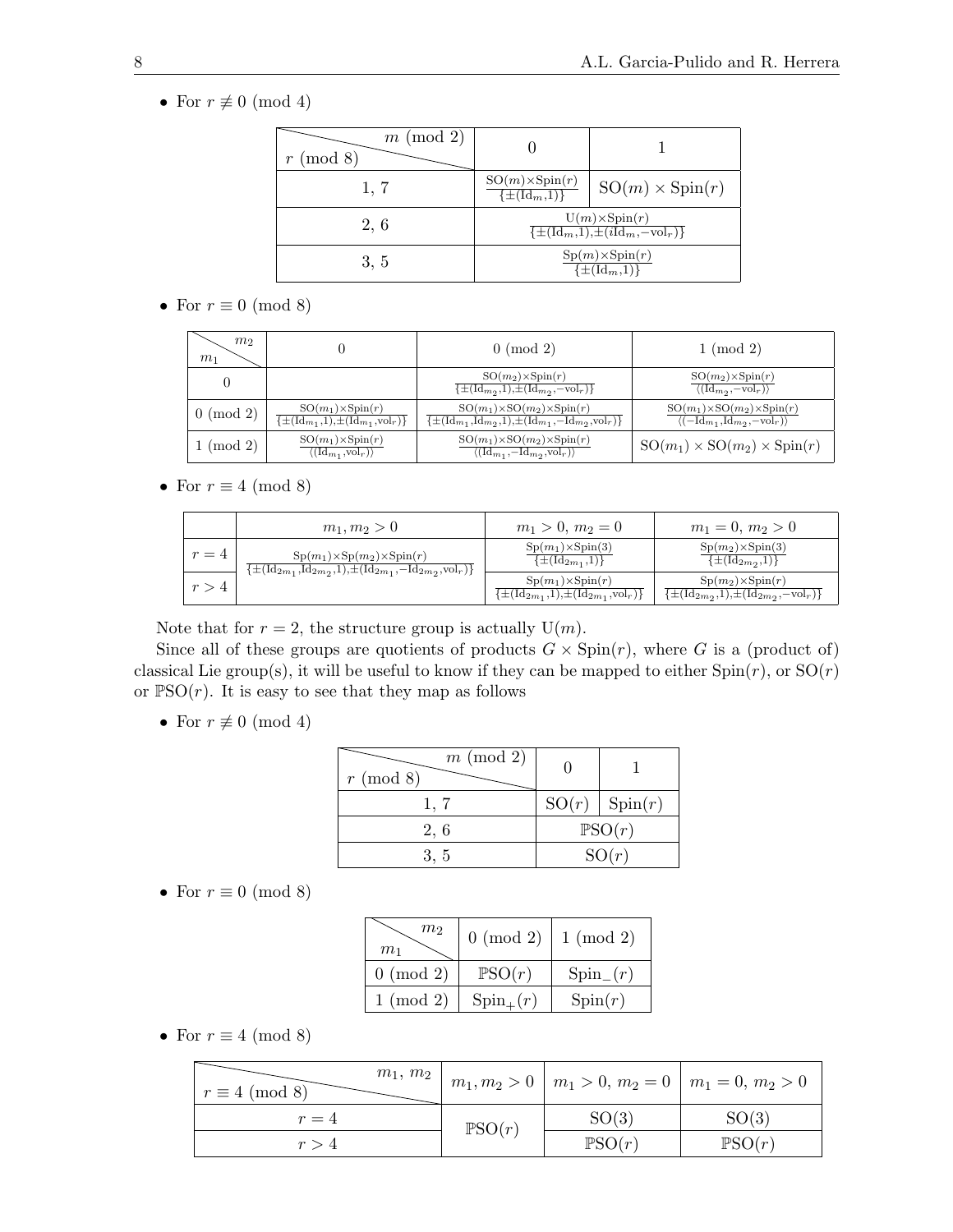This can be summarized roughly as follows: the structure group of an almost- $Cl_r^0$ -Hermitian manifold of rank r maps to  $SO(r)$  if r is odd, and maps to  $PSO(r)$  if r is even.

For future use, we will establish the notation for the decomposition of the complexified tangent bundle of an almost- $Cl_r^0$ -Hermitian manifold:

<span id="page-8-2"></span>

| (mod 8)<br>$\mathcal{r}$ | $TM\otimes\mathbb{C}$                                      |
|--------------------------|------------------------------------------------------------|
| 0                        | $E_1\otimes\Delta^+_r\oplus E_2\otimes\Delta^-_r$          |
| 1, 7                     | $E\otimes \Delta_r$                                        |
| $\overline{2}$           | $E\otimes\Delta_r^+\oplus \overline{E}\otimes\Delta_r^-$   |
| 6                        | $\overline{E}\otimes \Delta^+_r\oplus E\otimes \Delta^-_r$ |
| 3, 5                     | $E\otimes \Delta_r$                                        |
| 4                        | $E_2\otimes\Delta^+_r\oplus E_1\otimes\Delta^-_r$          |

where  $E, E_1, E_2$  are locally defined vector bundles with fibre  $\mathbb{C}^p$  which correspond to the standard complex representation of the different Lie groups mentioned in  $(2.3)$ .

### 2.4 A useful lemma

<span id="page-8-1"></span>**Lemma 2.5.** Let  $x \in \mathbb{C}$  and  $k, m \in \mathbb{Z}/2$  such that  $k + m \in \mathbb{Z}$ . If  $|k| < |m|$ , then

$$
G(z) = \frac{z^k}{z^{-m}e^x - z^m e^{-x}}
$$

is a rational function on C and

$$
\lim_{z \to 0} G(z) = 0 = \lim_{z \to \infty} G(z).
$$

# <span id="page-8-0"></span>3 Twisted spinor bundles on almost- $Cl_r^0$ -Hermitian manifolds

In this subsection, we present some calculations relevant to the global definiton of twisted spinor bundles.

When the structure group of an oriented N-dimensional Riemannian manifold reduces to a proper subgroup  $G \subset SO(N)$ , one can associate vector bundles to the corresponding  $G$ principal bundle  $P_G$  by means of the representations of G. If the manifold is Spin, one can ask if there exists a lifting map  $\tilde{i}$  making the following diagram commute



in which case, the Spin representation  $\Delta_N$  may decompose according to G.

Even when such map  $\tilde{i}$  does not exist (necessarily  $\pi_1(G) \neq \{1\}$ ), there may be a finite covering space G' of  $G = G'/\Gamma$  for which it does, and one can then decompose the Spin representation according to G'. We can now check how the elements of the finite subgroup  $\Gamma$  act on  $\Delta_N$ , and at least some of them will act non-trivially, thus confirming that there cannot be a map  $i$ . By observing this action, we can then consider tensoring  $\Delta_N$  with another representation V of G' such that  $\Gamma$  now acts trivially on  $\Delta_N \otimes V$ .

In the context of almost- $Cl_r^0$ -Hermitian manifolds, the structure group embeds into the relevant Spin group [\[1,](#page-26-2) Theorem 4.1], with the exception of four cases which we will analyze. More precisely, we found that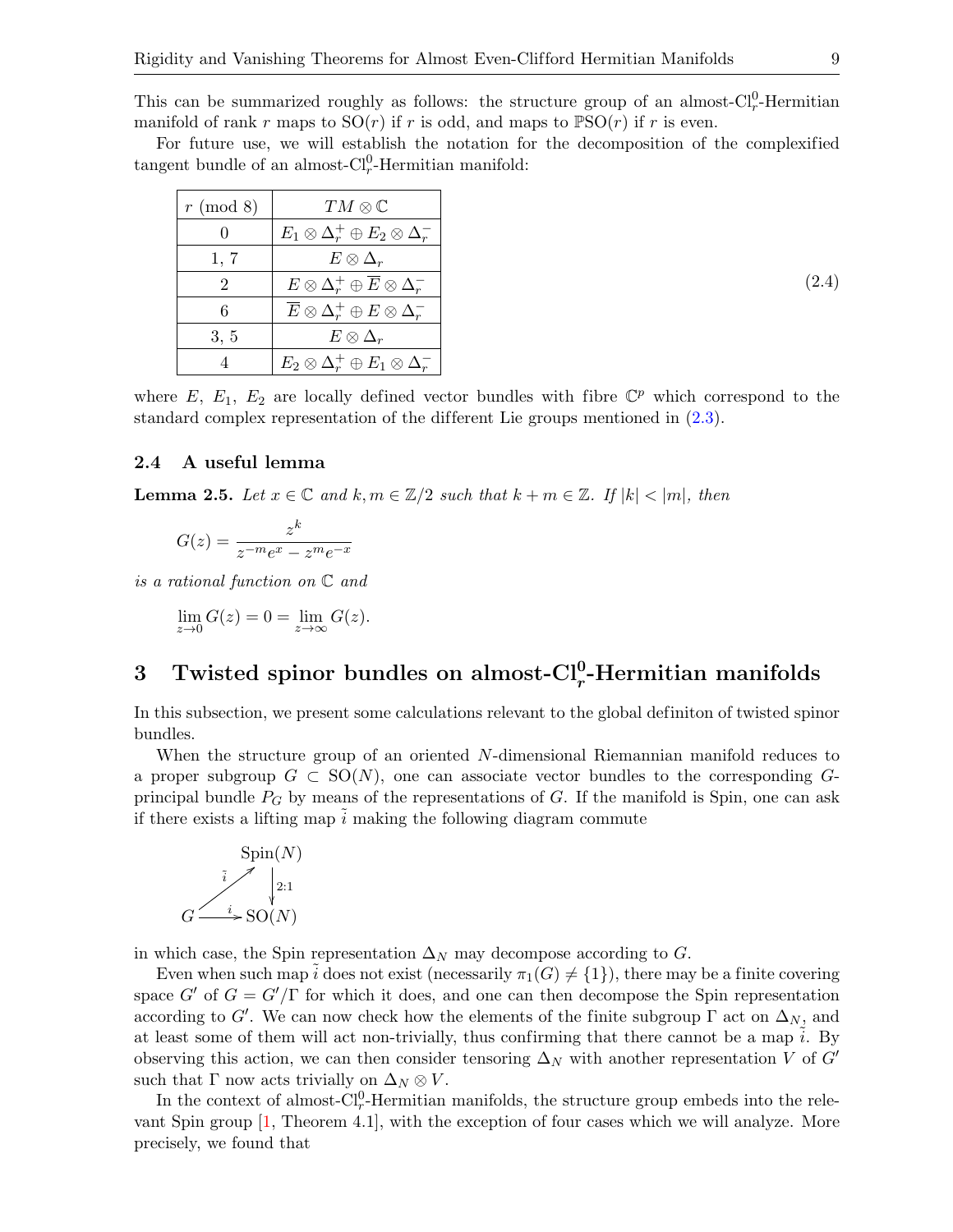- $\frac{\text{Sp}(m)\times \text{Spin}(3)}{\sqrt{1+(1+\lambda)^2}}$  does not embed into  $\text{Spin}(4m)$  if m is odd;  $\{\pm(\mathrm{Id}_{2m},1)\}$
- $\bullet \frac{{\rm Sp}(m_1)\times {\rm Sp}(m_2)\times {\rm Spin}(4)}{\sqrt{1+({\rm Id}_2\phantom{a}-{\rm Id}_2\phantom{a}})}$  $\frac{\text{Sp}(m_1)\times\text{Sp}(m_2)\times\text{Sp}(m_4)}{\{\pm (\text{Id}_{2m_1},\text{Id}_{2m_2},1),\pm (\text{Id}_{2m_1},-\text{Id}_{2m_2},\text{vol}_4)\}}$  does not embed into  $\text{Spin}(4(m_1+m_2))$  if either  $m_1$ or  $m_2$  (or both) are odd;
- ${\rm U}(m){\times}\mathrm{Spin}(6)$  $\frac{O(m)\times Spm(0)}{\{\pm(\text{Id}_m,1),(\text{Id}_m,-\text{vol}_6)\}}$  does not embed into Spin $(8m)$  if m is odd;
- $SO(m_1)\times SO(m_2)\times Spin(8)$  $\frac{\text{SO}(m_1)\times\text{SO}(m_2)\times\text{Spin}(8)}{\{(Id_{m_1},\text{Id}_{m_2},1),(Id_{m_1},-Id_{2m_2},\text{vol}_8)\}}$  if  $m_1+1\equiv m_2\equiv 0\ ({\rm mod }\ 2),\ {\frac{\text{SO}(m_1)\times\text{SO}(m_2)\times\text{Spin}(8)}{\{(Id_{m_1},\text{Id}_{m_2},1),(-\text{Id}_{m_1},\text{Id}_{2m_2},-\text{vol}_8)\}}}$ if  $m_1 \equiv m_2 + 1 \equiv 0 \pmod{2}$  do not embed into Spin(8( $m_1 + m_2$ ).

However, by the same calculations in [\[1\]](#page-26-2) we know that there are homomorphisms

- $\text{Sp}(m) \times \text{Spin}(3) \longrightarrow \text{Spin}(4m)$ ;
- $\text{Sp}(m_1) \times \text{Sp}(m_2) \times \text{Spin}(4) \longrightarrow \text{Spin}(4(m_1 + m_2));$
- $U(m) \times Spin(6) \longrightarrow Spin(8m)$ ;
- $SO(m_1) \times SO(m_2) \times Spin(8) \longrightarrow Spin(8(m_1 + m_2)).$

In order to analyze this situation and the appropriate twisting bundles for almost- $Cl_r^0$ -Hermitian manifolds in general, we need to set up some notation regarding weights of Lie groups.

## <span id="page-9-0"></span>3.1 Weights of  $SO(N)$  with respect to the structure subgroups

We need to rewrite the weights of  $SO(N)$  in terms of the maximal torus of the relevant structure group. Let  $(\eta_1, \ldots, \eta_{N/2})$  denote the coordinates of a maximal torus of  $SO(N)$ , and  $(\varphi_1, \ldots, \varphi_{[\frac{r}{2}]})$ denote the coordinates of a maximal torus of  $SO(r)$ .

For r odd, let  $\lambda_1, \ldots, \lambda_{2^{\lceil \frac{r}{2} \rceil}}$  denote the weights of  $\Delta_r$ 

$$
\pm \frac{1}{2}\varphi_1 \pm \cdots \pm \frac{1}{2}\varphi_{[\frac{r}{2}]},
$$

listed in some order such that the first half of weights have an even number of negative signs, and the second half of weights have an odd number of negative signs.

For r even, let  $\lambda_1^{\pm}, \ldots, \lambda_{2^{\frac{r}{2}-1}}^{\pm}$  denote the weights of  $\Delta_r^{\pm}$ 

$$
\pm \frac{1}{2}\varphi_1 \pm \cdots \pm \frac{1}{2}\varphi_{\frac{r}{2}},
$$

which have an even and odd number of negative signs respectively. If  $r \equiv 0 \mod 4$  we will be considering  $\lambda_1^{\pm}, \ldots, \lambda_{2^{\frac{r}{2}-1}}^{\pm}$  to be listed in some order so that the first and second halves are interchanged by reflection (changing all the signs),

#### 3.1.1  $r \equiv 1, 7 \mod 8$

Let  $(\theta_1, \ldots, \theta_{[\frac{m}{2}]})$  denote the coordinates of maximal tori of  $\mathrm{SO}(m)$ . Since

$$
\mathbb{C}^N=\mathbb{C}^m\otimes\Delta_r,
$$

we can set

$$
\eta_{(j-1)2^{\left[\frac{r}{2}\right]}+k}=\theta_j+\lambda_k
$$

if  $m$  is even, and

$$
\eta_{(j-1)2^{\lceil \frac{r}{2} \rceil}+k} = \theta_j + \lambda_k, \qquad \eta_{\lceil \frac{m}{2} \rceil 2^{\lceil \frac{r}{2} \rceil}+l} = \lambda_l
$$

if m is odd, where  $1 \leq j \leq \lceil \frac{m}{2} \rceil$  $\frac{2^{n}}{2}$ ,  $1 \leq k \leq 2^{\left[\frac{r}{2}\right]}$  and  $1 \leq l \leq 2^{\left[\frac{r}{2}\right]-1}$  in both cases.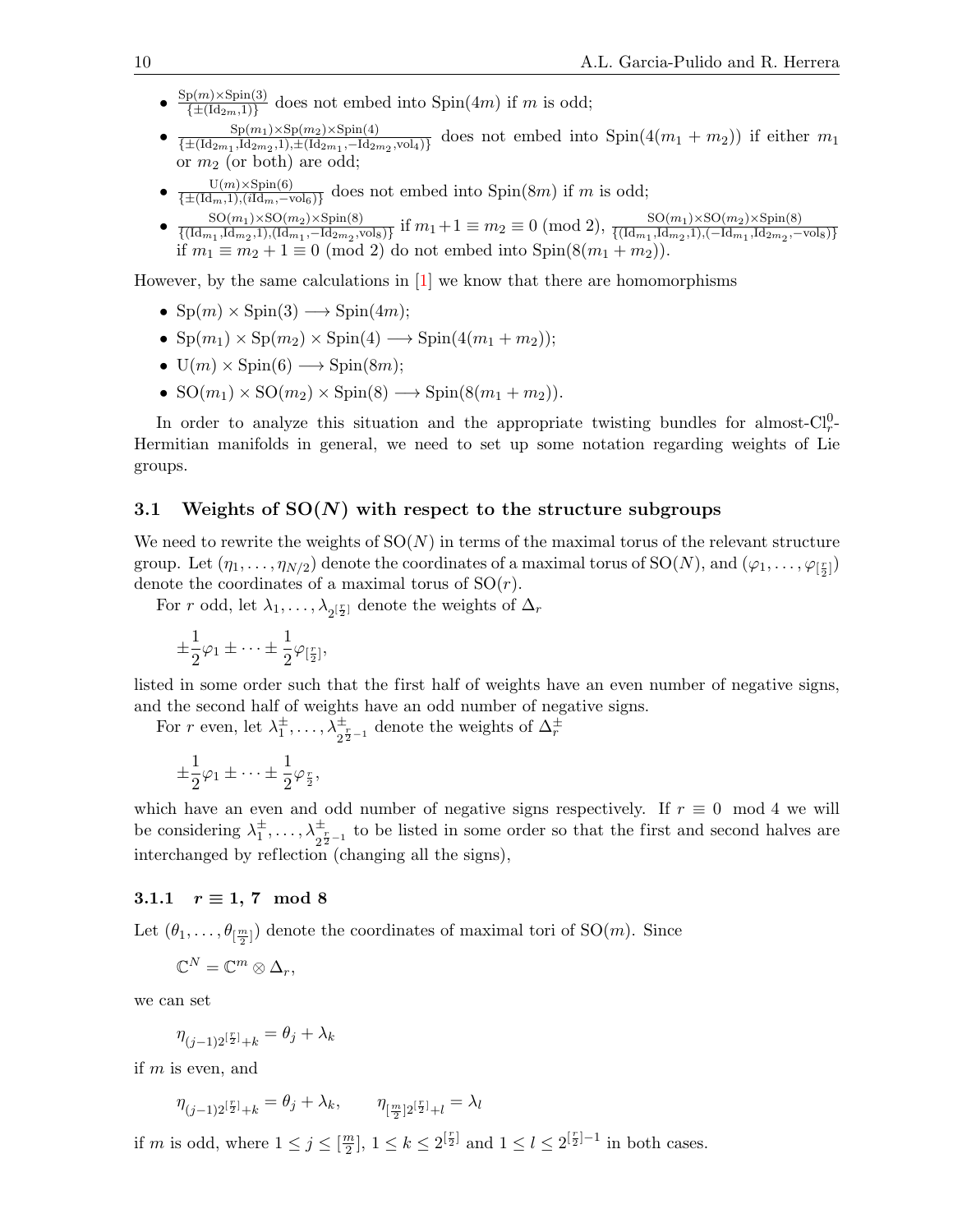## 3.1.2  $r \equiv 2, 6 \mod 8$

Let  $(\theta_1, \ldots, \theta_m)$  denote the coordinates of maximal tori of U(m). Since

$$
\mathbb{C}^N = \begin{cases} \mathbb{C}^m \otimes \Delta_r^+ \oplus \overline{\mathbb{C}^m} \otimes \Delta_r^- & \text{if } r \equiv 2 \pmod{8}, \\ \overline{\mathbb{C}^m} \otimes \Delta_r^+ \oplus \mathbb{C}^m \otimes \Delta_r^- & \text{if } r \equiv 6 \pmod{8}, \end{cases}
$$

we can set

<span id="page-10-2"></span>
$$
\eta_{(j-1)2^{\frac{r}{2}-1}+k} = \begin{cases} \theta_j + \lambda_k^+ & \text{if } r \equiv 2 \pmod{8}, \\ \theta_j + \lambda_k^- & \text{if } r \equiv 6 \pmod{8}, \end{cases}
$$
\n(3.1)

where  $1 \leq j \leq m$  and  $1 \leq k \leq 2^{\frac{r}{2}-1}$ .

### 3.1.3  $r \equiv 3, 5 \mod 8$

Let  $(\theta_1, \ldots, \theta_m)$  denote the coordinates of maximal tori of Sp $(m)$ . Since

$$
\mathbb{C}^N=\mathbb{C}^{2m}\otimes\Delta_r,
$$

we can set

<span id="page-10-0"></span>
$$
\eta_{(j-1)2^{[\frac{r}{2}]}+k} = \theta_j + \lambda_k,\tag{3.2}
$$

where  $1 \leq j \leq m$  and  $1 \leq k \leq 2^{\left[\frac{r}{2}\right]}$ .

# 3.1.4  $r \equiv 4 \mod 8$

Let  $(\theta_1,\ldots,\theta_{m_1})$  and  $(\theta'_1,\ldots,\theta'_{m_2})$  denote the coordinates of maximal tori of  $\text{Sp}(m_1)$  and  $\text{Sp}(m_2)$ respectively. Since

<span id="page-10-1"></span>
$$
\mathbb{C}^N=\mathbb{C}^{2m_1}\otimes\Delta_r^+\oplus\mathbb{C}^{2m_2}\otimes\Delta_r^-,
$$

we can set

$$
\eta_{(j_1-1)2^{\frac{r}{2}-1}+k} = \theta_{j_1} + \lambda_k^+, \qquad \eta_{m_1 2^{\frac{r}{2}-1}+(j_2-1)2^{\frac{r}{2}-1}+k} = \theta_{j_2}'+\lambda_k^-, \tag{3.3}
$$

where  $1 \le j_1 \le m_1$ ,  $1 \le j_2 \le m_2$  and  $1 \le k \le 2^{\frac{r}{2}-1}$ .

### 3.1.5  $r \equiv 0 \mod 8$

Let  $(\theta_1,\ldots,\theta_{[\frac{m_1}{2}]})$  and  $(\theta'_1,\ldots,\theta'_{[\frac{m_2}{2}]})$  denote the coordinates of maximal tori of  $\mathrm{SO}(m_1)$  and  $SO(m_2)$  respectively. Since

$$
\mathbb{C}^N=\mathbb{C}^{m_1}\otimes\Delta^+_r\oplus\mathbb{C}^{m_2}\otimes\Delta^-_r,
$$

we can set

• if  $m_1$ ,  $m_2$  are even,

$$
\eta_{(j_1-1)2^{\frac{r}{2}-1}+k} = \theta_{j_1} + \lambda_k^+, \qquad \eta_{m_1 2^{\frac{r}{2}-1}+(j_2-1)2^{\frac{r}{2}-1}+k} = \theta'_{j_2} + \lambda_k^-,
$$

where  $1 \le j_1 \le \frac{m_1}{2}$ ,  $1 \le j_2 \le \frac{m_2}{2}$  and  $1 \le k \le 2^{\frac{r}{2}-1}$ ;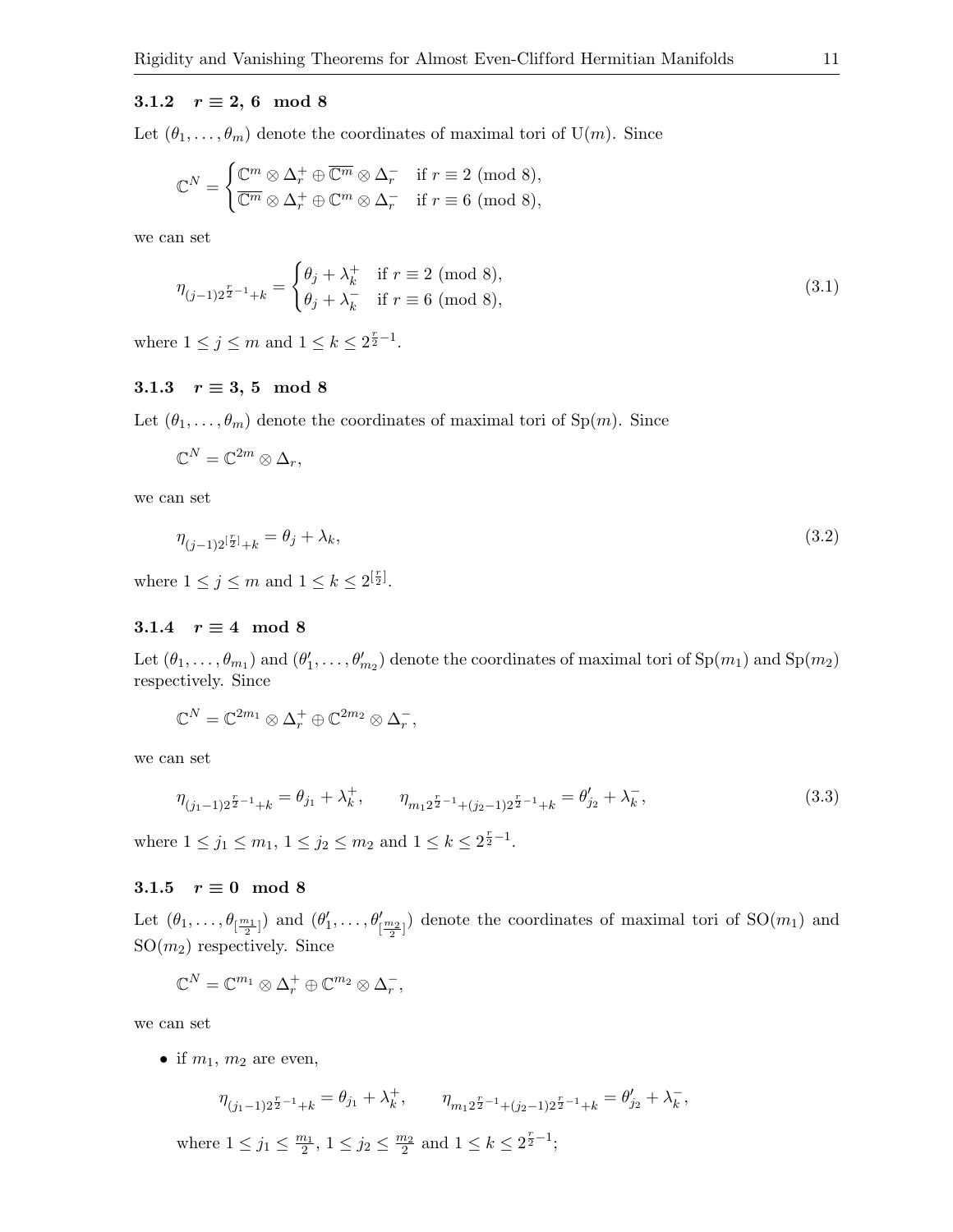• if  $m_1$  is even and  $m_2$  is odd,

<span id="page-11-1"></span>
$$
\eta_{(j_1-1)2^{\frac{r}{2}-1}+k} = \theta_{j_1} + \lambda_k^+, \qquad \eta_{m_1 2^{\frac{r}{2}-1}+(j_2-1)2^{\frac{r}{2}-1}+k} = \theta'_{j_2} + \lambda_k^-,
$$
\n
$$
\eta_{m_1 2^{\frac{r}{2}-1}+\left[\frac{m_2}{2}\right]2^{\frac{r}{2}-1}+l} = \lambda_l^-,\tag{3.4}
$$

where  $1 \leq j_1 \leq \frac{m_1}{2}$ ,  $1 \leq j_2 \leq \left[\frac{m_2}{2}\right]$ ,  $1 \leq k \leq 2^{\frac{r}{2}-1}$  and  $1 \leq l \leq 2^{\frac{r}{2}-2}$ ;

• if  $m_1$  is odd and  $m_2$  is even,

<span id="page-11-0"></span>
$$
\eta_{(j_1-1)2^{\frac{r}{2}-1}+k} = \theta_{j_1} + \lambda_k^+, \qquad \eta_{[\frac{m_1}{2}]2^{\frac{r}{2}-1}+l} = \lambda_l^+, \eta_{[\frac{m_1}{2}]2^{\frac{r}{2}-1}+2^{\frac{r}{2}-2}+(j_2-1)2^{\frac{r}{2}-1}+k} = \theta'_{j_2} + \lambda_k^-,
$$
\n(3.5)

where  $1 \leq j_1 \leq \lfloor \frac{m_1}{2} \rfloor$ ,  $1 \leq j_2 \leq \frac{m_2}{2}$ ,  $1 \leq k \leq 2^{\frac{r}{2}-1}$  and  $1 \leq l \leq 2^{\frac{r}{2}-2}$ ;

• if  $m_1$ ,  $m_2$  are odd,

$$
\begin{aligned} \eta_{(j_1-1)2^{\frac{r}{2}-1}+k}&=\theta_{j_1}+\lambda_k^+,\qquad &\eta_{[\frac{m_1}{2}]2^{\frac{r}{2}-1}+l}=\lambda_l^+,\cr &\eta_{[\frac{m_1}{2}]2^{\frac{r}{2}-1}+2^{\frac{r}{2}-2}+(j_2-1)2^{\frac{r}{2}-1}+k}&=\theta_{j_2}'+\lambda_k^-,\qquad &\eta_{[\frac{m_1}{2}]2^{\frac{r}{2}-1}+2^{\frac{r}{2}-2}+[\frac{m_2}{2}]2^{\frac{r}{2}-1}+l}&=\lambda_l^-, \cr &\text{where}\ 1\leq j_1\leq [\frac{m_1}{2}],\ 1\leq j_2\leq [\frac{m_2}{2}],\ 1\leq k\leq 2^{\frac{r}{2}-1}\ \text{and}\ 1\leq l\leq 2^{\frac{r}{2}-2}. \end{aligned}
$$

# <span id="page-11-2"></span>3.2 The Spin representation when  $r = 3, 4, 6, 8$

The elements of the finite subgroups involved in the structure groups of almost- $Cl_r^0$ -Hermitian manifolds actually belong to maximal tori. Thus we can calculate their ef fect on representations in terms of the weights we just described. In this subsection, we examine the cases when the structure group does not embed into  $Spin(N)$ .

#### 3.2.1  $r = 3$

Recall [\(3.2\)](#page-10-0), which in this case is

$$
\eta_{2j-1} = \theta_j + \frac{\varphi_1}{2}, \qquad \eta_{2j} = \theta_j - \frac{\varphi_1}{2},
$$

so that the weights of the spin representation are

$$
\pm \frac{\eta_1}{2} \pm \cdots \pm \frac{\eta_{2m}}{2} = \sum_{j \in I_1} \frac{\theta_j + \frac{\varphi_1}{2}}{2} - \sum_{j \in \bar{I_1}} \frac{\theta_j + \frac{\varphi_1}{2}}{2} + \sum_{j \in I_2} \frac{\theta_j - \frac{\varphi_1}{2}}{2} - \sum_{j \in \bar{I_2}} \frac{\theta_j - \frac{\varphi_1}{2}}{2},
$$

where  $I_1, I_2 \subseteq \{1, \ldots, m\}$ , and  $\bar{I}_j = \{1, \ldots, m\} - I_j$  denote their complements,  $j = 1, 2$ . The element  $(-Id_{2m}, -1) \in \text{Sp}(m) \times \text{Spin}(3)$  corresponds to the parameters

 $\theta_i = \pi$ ,  $\varphi_1 = 2\pi$ ,

for  $1 \leq j \leq m$ , so that such a sum is equal to

$$
2|I_1|\pi-m\pi
$$

and the effect of  $(-Id_{2m}, -1)$  on each weight line is

$$
e^{-im\pi} = (-1)^m.
$$

Thus,  $(-Id_{2m}, -1) \in Sp(m) \times Spin(3)$  acts trivially on  $\Delta_{4m}$  if m is even and as multiplication by  $(-1)$  if m is odd.

Thus, in order to have a twisted Spin representation

$$
\Delta_{4m}\otimes{\textstyle\bigwedge}^u{\mathbb C}^{2m}\otimes(\Delta_3)^{\otimes s}
$$

of  $\frac{\text{Sp}(m)\times\text{Spin}(3)}{\{\pm(\text{Id}_{2m},1)\}}$ , the exponents must satisfy  $m+u+s\equiv 0 \pmod{2}$ , which is a well known fact for almost quaternion-Hermitian manifolds [\[21\]](#page-27-14).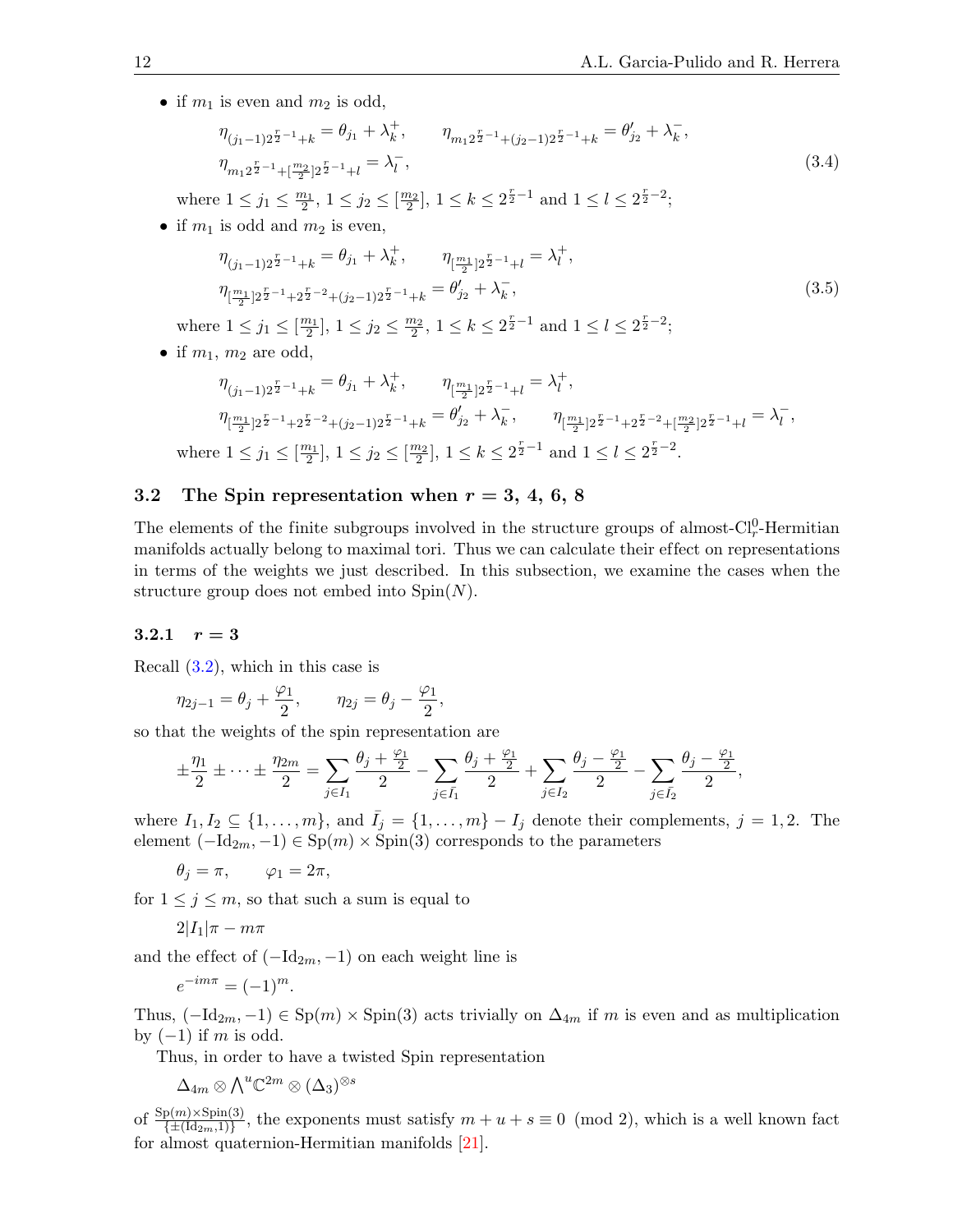# 3.2.2  $r = 4$

By  $(3.3)$ , the weights of the spin representation are

$$
\begin{aligned} &\pm \frac{\eta_1}{2}\pm \cdots \pm \frac{\eta_{2m_1+2m_2}}{2}\\ &=\sum_{j_1\in I_1} \frac{\theta_{j_1}+\frac{\varphi_1+\varphi_2}{2}}{2}-\sum_{j_1\in \bar{I_1}} \frac{\theta_{j_1}+\frac{\varphi_1+\varphi_2}{2}}{2}+\sum_{j_1\in I_2} \frac{\theta_{j_1}+\frac{-\varphi_1-\varphi_2}{2}}{2}-\sum_{j_1\in \bar{I_2}} \frac{\theta_{j_1}+\frac{-\varphi_1-\varphi_2}{2}}{2}\\ &\quad+\sum_{j_2\in I_1'} \frac{\theta_{j_2'}'+\frac{-\varphi_1+\varphi_2}{2}}{2}-\sum_{j_2\in \bar{I_1'}} \frac{\theta_{j_2'}'+\frac{-\varphi_1+\varphi_2}{2}}{2}+\sum_{j_2\in I_2'} \frac{\theta_{j_2}'+\frac{\varphi_1-\varphi_2}{2}}{2}-\sum_{j_2\in \bar{I_2'}} \frac{\theta_{j_2}'+\frac{\varphi_1-\varphi_2}{2}}{2}, \end{aligned}
$$

where  $I_1, I_2 \subseteq \{1, ..., m_1\}$  and  $I'_1, I'_2 \subseteq \{1, ..., m_2\}$ .

• The element  $(-Id_{2m_1}, -Id_{2m_2}, -1) \in \mathrm{Sp}(m_1) \times \mathrm{Sp}(m_2) \times \mathrm{Spin}(4)$  corresponds to the parameters

$$
\theta_{j_1}=\pi,\qquad \theta'_{j_2}=\pi,\qquad \varphi_1=2\pi,\qquad \varphi_2=0,
$$

so that such a sum is equal to

$$
\pi(2|I_1|-m_1+2|I'_2|-m_2)
$$

and the effect of  $(-Id_{2m_1}, -Id_{2m_2}, -1)$  on each weight line is

$$
e^{-i\pi(m_1+m_2)} = (-1)^{m_1+m_2}.
$$

• The element  $(\mathrm{Id}_{2m_1}, -\mathrm{Id}_{2m_2}, \mathrm{vol}_4) \in \mathrm{Sp}(m_1) \times \mathrm{Sp}(m_2) \times \mathrm{Spin}(4)$  corresponds to the parameters

$$
\theta_{j_1} = 0, \qquad \theta'_{j_2} = \pi, \qquad \varphi_1 = \pi, \qquad \varphi_2 = \pi,
$$

so that the effect of  $(\mathrm{Id}_{2m_1}, -\mathrm{Id}_{2m_2}, \mathrm{vol}_4)$  on each weight line is

$$
e^{-i\pi m_2} = (-1)^{m_2}.
$$

• The element  $(-Id_{2m_1}, Id_{2m_2}, -vol_4) \in Sp(m_1) \times Sp(m_2) \times Spin(4)$  corresponds to the parameters

$$
\theta_{j_1} = \pi, \qquad \theta'_{j_2} = 0, \qquad \varphi_1 = \pi, \qquad \varphi_2 = -\pi,
$$

so that the effect of  $(-Id_{2m_1}, Id_{2m_2}, -vol_4)$  on each weight line is

$$
e^{-i\pi m_1} = (-1)^{m_1}.
$$

Thus, in order to have a twisted Spin representation

$$
\Delta_{4(m_1+m_2)} \otimes \bigwedge^{u_1} \mathbb{C}^{2m_1} \otimes \bigwedge^{u_2} \mathbb{C}^{2m_2} \otimes (\Delta_4^+)^{\otimes s} \otimes (\Delta_4^-)^{\otimes t}
$$

of

$$
\frac{\text{Sp}(m_1) \times \text{Sp}(m_2) \times \text{Spin}(4)}{\{\pm (\text{Id}_{2m_1}, \text{Id}_{2m_2}, 1), \pm (\text{Id}_{2m_1}, -\text{Id}_{2m_2}, \text{vol}_4)\}},
$$

the exponents must satisfy

$$
m_1 + u_1 + t \equiv 0 \pmod{2}, \qquad m_2 + u_2 + s \equiv 0 \pmod{2}.
$$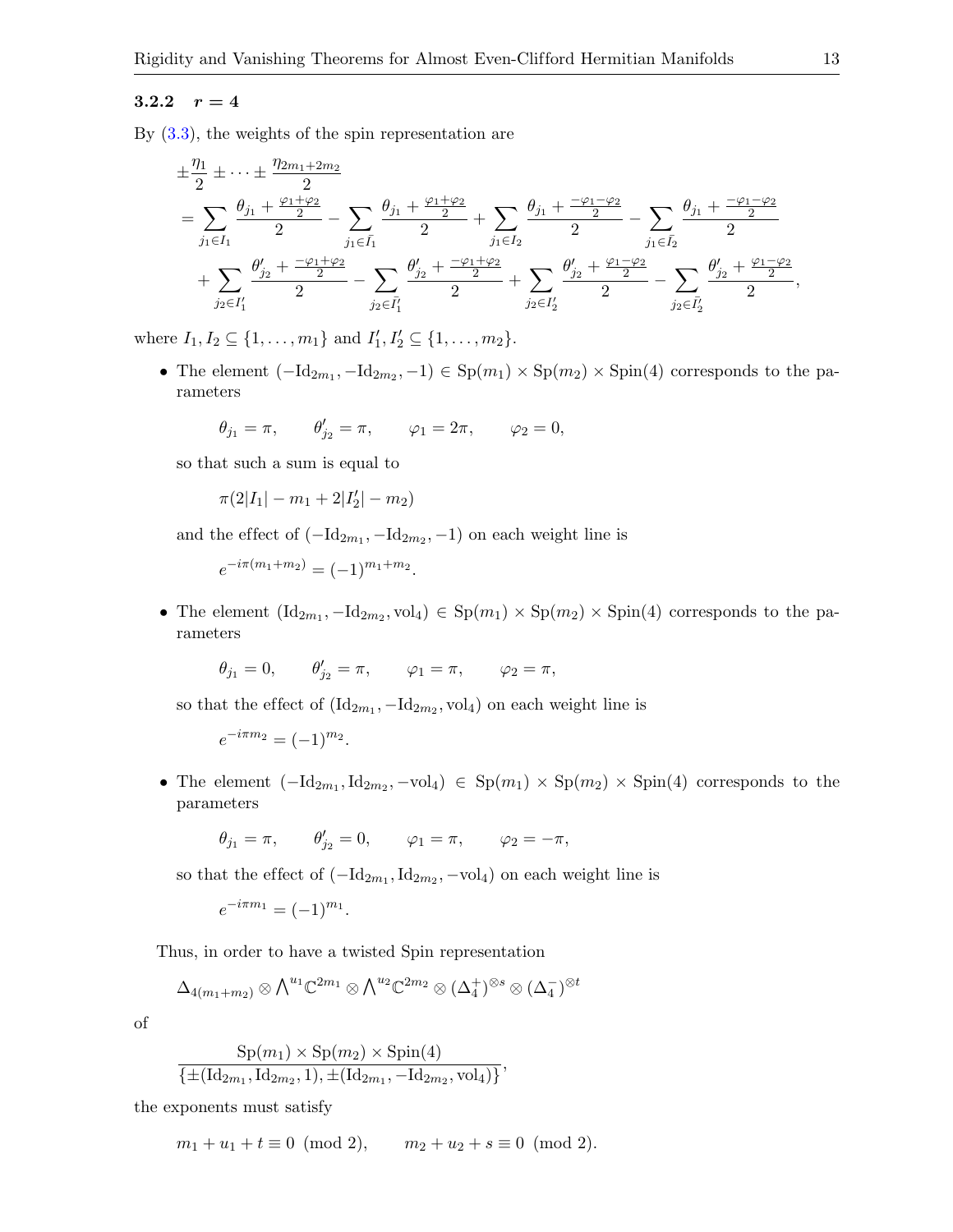### 3.2.3  $r = 6$

By  $(3.1)$ , the weights of the spin representation are

$$
\begin{split} &\pm \frac{\eta_{1}}{2}\pm \cdots \pm \frac{\eta_{8m}}{2}\\ &=\sum_{j\in I_{1}}\frac{\theta_{j}+\frac{-\varphi_{1}+\varphi_{2}+\varphi_{3}}{2}}{2}-\sum_{j\in \bar{I_{1}}}\frac{\theta_{j}+\frac{-\varphi_{1}+\varphi_{2}+\varphi_{3}}{2}}{2}+\sum_{j\in I_{2}}\frac{\theta_{j}+\frac{\varphi_{1}-\varphi_{2}+\varphi_{3}}{2}}{2}-\sum_{j\in \bar{I_{2}}}\frac{\theta_{j}+\frac{\varphi_{1}-\varphi_{2}+\varphi_{3}}{2}}{2}\\ &+\sum_{j\in I_{3}}\frac{\theta_{j}+\frac{\varphi_{1}+\varphi_{2}-\varphi_{3}}{2}}{2}-\sum_{j\in \bar{I_{3}}}\frac{\theta_{j}+\frac{\varphi_{1}+\varphi_{2}-\varphi_{3}}{2}}{2}+\sum_{j\in I_{4}}\frac{\theta_{j}+\frac{-\varphi_{1}-\varphi_{2}-\varphi_{3}}{2}}{2}-\sum_{j\in \bar{I_{4}}}\frac{\theta_{j}+\frac{-\varphi_{1}-\varphi_{2}-\varphi_{3}}{2}}{2}, \end{split}
$$

where  $I_1, I_2, I_3, I_4 \subseteq \{1, \ldots, m_1\}.$ 

• The element  $(-Id_m, -1) \in U(m) \times Spin(6)$  corresponds to the parameters

$$
\theta_j = \pi, \qquad \varphi_1 = 2\pi, \qquad \varphi_2 = 0, \qquad \varphi_3 = 0,
$$

so that its ef fect on each weight line is

$$
e^{-2i\pi m} = 1.
$$

• The element  $(i\text{Id}_m, -\text{vol}_6) \in U(m) \times Spin(6)$  corresponds to the parameters

$$
\theta_j = \frac{\pi}{2}
$$
,  $\varphi_1 = -\pi$ ,  $\varphi_2 = \pi$ ,  $\varphi_3 = \pi$ ,

so that its ef fect on each weight line is

$$
e^{-i\pi m} = (-1)^m.
$$

Thus, in order to have a twisted Spin representation

$$
\Delta_{8m} \otimes \bigwedge^{u_1} \mathbb{C}^m \otimes \bigwedge^{u_2} \overline{\mathbb{C}^m} \otimes (\Delta_6^+)^{\otimes s} \otimes (\Delta_6^-)^{\otimes t}
$$
  
of  $\frac{\mathrm{U}(m) \times \mathrm{Spin}(6)}{\{\pm (\mathrm{Id}_m, 1), \pm (i \mathrm{Id}_m, -\mathrm{vol}_6)\}},$  the exponents must satisfy  
 $u_1 + u_2 + s + t \equiv 0 \pmod{2},$   $2m + u_1 + 3u_2 + s + 3t \equiv 0 \pmod{4},$   
 $2m + 3u_1 + u_2 + 3s + t \equiv 0 \pmod{4}.$ 

# 3.2.4  $r = 8$

By [\(3.5\)](#page-11-0), if  $m_1 + 1 \equiv m_2 \equiv 0 \pmod{2}$ , the element  $(\text{Id}_{m_1}, -\text{Id}_{m_2}, \text{vol}_8) \in \text{SO}(m_1) \times \text{SO}(m_2) \times$ Spin(8) corresponds to the parameters

 $\theta_{j_1} = 0, \qquad \theta'_{j_2} = \pi, \qquad \varphi_1 = \varphi_2 = \varphi_3 = \varphi_4 = \pi,$ 

and its effect on each weight line is mutiplication by  $-1$ . Thus, we can have twisted Spin representations

$$
\Delta_{8(m_1+m_2)}\otimes {\textstyle\bigwedge}^{u_1}\mathbb{C}^{m_1}\otimes {\textstyle\bigwedge}^{u_2}\mathbb{C}^{m_2}\otimes (\Delta_8^+)^{\otimes s}\otimes (\Delta_8^-)^{\otimes t}
$$

of

$$
\frac{\text{SO}(m_1) \times \text{SO}(m_2) \times \text{Spin}(8)}{\{(\text{Id}_{m_1}, \text{Id}_{m_2}, 1), (\text{Id}_{m_1}, -\text{Id}_{m_2}, \text{vol}_8)\}}
$$

if  $u_2 + t \equiv 1 \pmod{2}$  and  $u_1, s \in \mathbb{N}$ .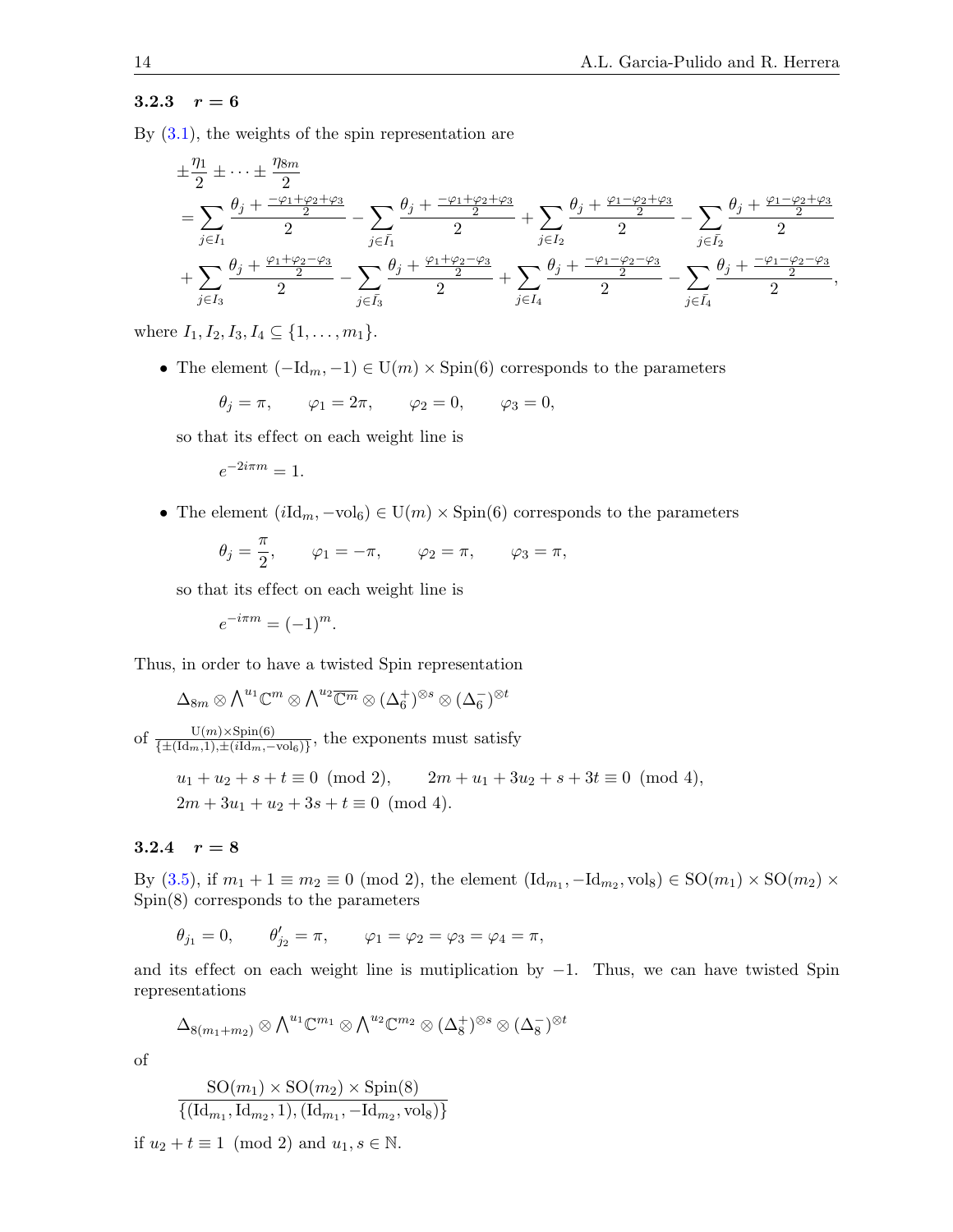Similarly, by [\(3.4\)](#page-11-1), if  $m_1 \equiv m_2 + 1 \equiv 0 \pmod{2}$ , we can have twisted Spin representations

$$
\Delta_{8(m_1+m_2)}\otimes\bigwedge^{u_1}\mathbb{C}^{m_1}\otimes \bigwedge^{u_2}\mathbb{C}^{m_2}\otimes(\Delta_8^+)^{\otimes s}\otimes(\Delta_8^-)^{\otimes t}
$$

of

$$
\frac{\text{SO}(m_1) \times \text{SO}(m_2) \times \text{Spin}(8)}{\{( \text{Id}_{m_1}, \text{Id}_{m_2}, 1), (-\text{Id}_{m_1}, \text{Id}_{m_2}, -\text{vol}_8) \}}
$$

if  $u_1 + s \equiv 1 \pmod{2}$  and  $u_2, t \in \mathbb{N}$ .

# <span id="page-14-0"></span>3.3 Twisting representations

For most r, almost- $Cl_r^0$ -Hermitian manifolds are Spin [\[1,](#page-26-2) Theorem 4.1]. In particular, this is the case when  $r \geq 5$  and  $r \neq 6, 8$ . Thus, we only need to choose suitable representations of the structure group  $G$  to twist the spinor bundle:

• For  $r \equiv 1, 7 \pmod{8}$  our candidates are

$$
{\textstyle\bigwedge}^u\mathbb{C}^m\otimes\Delta_r^{\otimes s},\qquad S^u\mathbb{C}^m\otimes\Delta_r^{\otimes s}.
$$

They are representations of the structure group when

 $u + s \equiv 0 \pmod{2}$  if m is even,  $u, s \in \mathbb{N}$  if m is odd.

• For  $r \equiv 3, 5 \pmod{8}$  our candidates are

$$
\textstyle \bigwedge^u\mathbb{C}^{2m}\otimes\Delta_r^{\otimes s},\qquad S^u\mathbb{C}^{2m}\otimes\Delta_r^{\otimes s}.
$$

They are representations of the structure group when

$$
u + s \equiv 0 \pmod{2}.
$$

• For  $r \equiv 4 \pmod{8}$  our candidates are

$$
\begin{aligned}\n\bigwedge^{u_1}\mathbb{C}^{2m_1}\otimes\bigwedge^{u_2}\mathbb{C}^{2m_2}\otimes(\Delta_r^+)\otimes^s\otimes(\Delta_r^-)^{\otimes t},\\
S^{u_1}\mathbb{C}^{2m_1}\otimes S^{u_2}\mathbb{C}^{2m_2}\otimes(\Delta_r^+)\otimes^s\otimes(\Delta_r^-)^{\otimes t}.\n\end{aligned}
$$

They are representations of the structure group when

$$
u_2 + s \equiv 0 \pmod{2}, \qquad u_1 + t \equiv 0 \pmod{2}.
$$

• For  $r \equiv 2 \pmod{8}$ ,  $r \neq 2$ , our candidates are

$$
\textstyle \bigwedge^{u_1} \mathbb{C}^m \otimes \bigwedge^{u_2} \overline{\mathbb{C}^m} \otimes (\Delta_r^+)^{\otimes s} \otimes (\Delta_r^-)^{\otimes t}, \qquad S^{u_1} \mathbb{C}^m \otimes S^{u_2} \overline{\mathbb{C}^m} \otimes (\Delta_r^+)^{\otimes s} \otimes (\Delta_r^-)^{\otimes t}.
$$

They are representations of the structure group when

 $u_1 + u_2 + s + t \equiv 0 \pmod{2}, \qquad u_1 + 3u_2 + 3s + t \equiv 0 \pmod{4},$  $3u_1 + u_2 + s + 3t \equiv 0 \pmod{4}$ .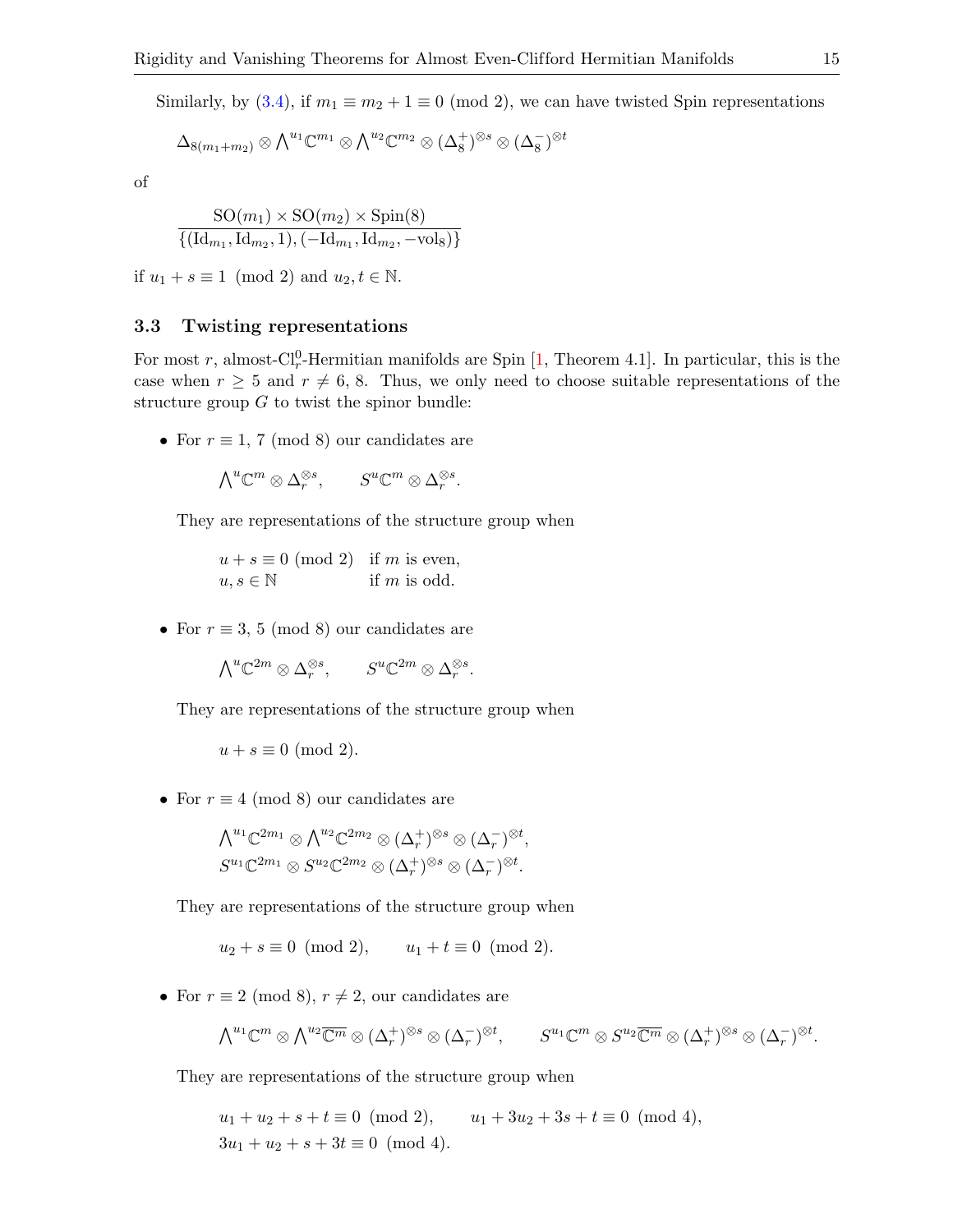• For  $r \equiv 6 \pmod{8}$  our candidates are

$$
\textstyle \bigwedge^{u_1} \mathbb{C}^m \otimes \bigwedge^{u_2} \overline{\mathbb{C}^m} \otimes (\Delta_r^+)^{\otimes s} \otimes (\Delta_r^-)^{\otimes t}, \qquad S^{u_1} \mathbb{C}^m \otimes S^{u_2} \overline{\mathbb{C}^m} \otimes (\Delta_r^+)^{\otimes s} \otimes (\Delta_r^-)^{\otimes t}.
$$

They are representations of the structure group when

 $u_1 + u_2 + s + t \equiv 0 \pmod{2}, \qquad u_1 + 3u_2 + s + 3t \equiv 0 \pmod{4},$  $3u_1 + u_2 + 3s + t \equiv 0 \pmod{4}$ .

• For  $r \equiv 0 \pmod{8}$  our candidates are

$$
\begin{aligned}\n\bigwedge^{u_1}\mathbb{C}^{m_1}\otimes\bigwedge^{u_2}\mathbb{C}^{m_2}\otimes(\Delta_r^+)\otimes^s\otimes(\Delta_r^-)^{\otimes t},\\
S^{u_1}\mathbb{C}^{m_1}\otimes S^{u_2}\mathbb{C}^{m_2}\otimes(\Delta_r^+)\otimes^s\otimes(\Delta_r^-)^{\otimes t}.\n\end{aligned}
$$

They are representations of the structure group when

 $\int u_2 + t \equiv 0 \pmod{2}$  $u_1 + s \equiv 0 \pmod{2}$ if  $m_1 \equiv m_2 \equiv 0 \pmod{2}$ ,  $\int u_2 + t \equiv 0 \pmod{2}$  $u_1, s \in \mathbb{N}$  if  $m_1 + 1 \equiv m_2 \equiv 0 \pmod{2}$ ,  $\int u_2, t \in \mathbb{N}$  $u_1 + s \equiv 0 \pmod{2}$ if  $m_1 \equiv m_2 + 1 \equiv 0 \pmod{2}$ , if  $m_1 \equiv m_2 \equiv 0 \pmod{2}$ .

# <span id="page-15-0"></span>4 Index calculations

In this section, we recall the definition of twisted Dirac operators, how to apply the Atiyah– Singer fixed point formula [\[4\]](#page-26-4), (infinitesimal) automorphisms of almost- $Cl_r^0$ -Hermitian manifolds and prove the vanishing Theorems [4.7,](#page-21-0) [4.8](#page-23-0) and [4.9.](#page-24-0)

## 4.1 Rigidity of elliptic operators

**Definition 4.1.** Let  $D: \Gamma(E) \longrightarrow \Gamma(F)$  be an elliptic operator acting on sections of the vector bundles  $E$  and  $F$  over a compact manifold  $M$ . The index of  $D$  is the virtual vector space  $\text{ind}(D) = \text{ker}(D) - \text{coker}(D)$ . If M admits a circle action preserving D, i.e., such that  $S^1$  acts on  $E$  and  $F$ , and commutes with  $D$ , ind $(D)$  admits a Fourier decomposition into complex 1-dimensional irreducible representations of  $S^1$  ind $(D) = \sum a_m L^m$ , where  $a_m \in \mathbb{Z}$  and  $L^m$  is the representation of  $S^1$  on  $\mathbb C$  given by  $\lambda \mapsto \lambda^m$ . The elliptic operator D is called rigid if  $a_m = 0$  for all  $m \neq 0$ , i.e., ind(D) consists only of the trivial representation with multiplicity  $a_0$ .

Let us recall three examples.

Example 4.2. The deRham complex

$$
d + d^* \colon \Omega^{\text{even}} \longrightarrow \Omega^{\text{odd}}
$$

from even-dimensional forms to odd-dimensional ones, where  $d^*$  denotes the adjoint of the exterior derivative d, is rigid for any circle action on  $M$  by isometries since by Hodge theory the kernel and the cokernel of this operator consist of harmonic forms, which by homotopy invariance stay fixed under the circle action.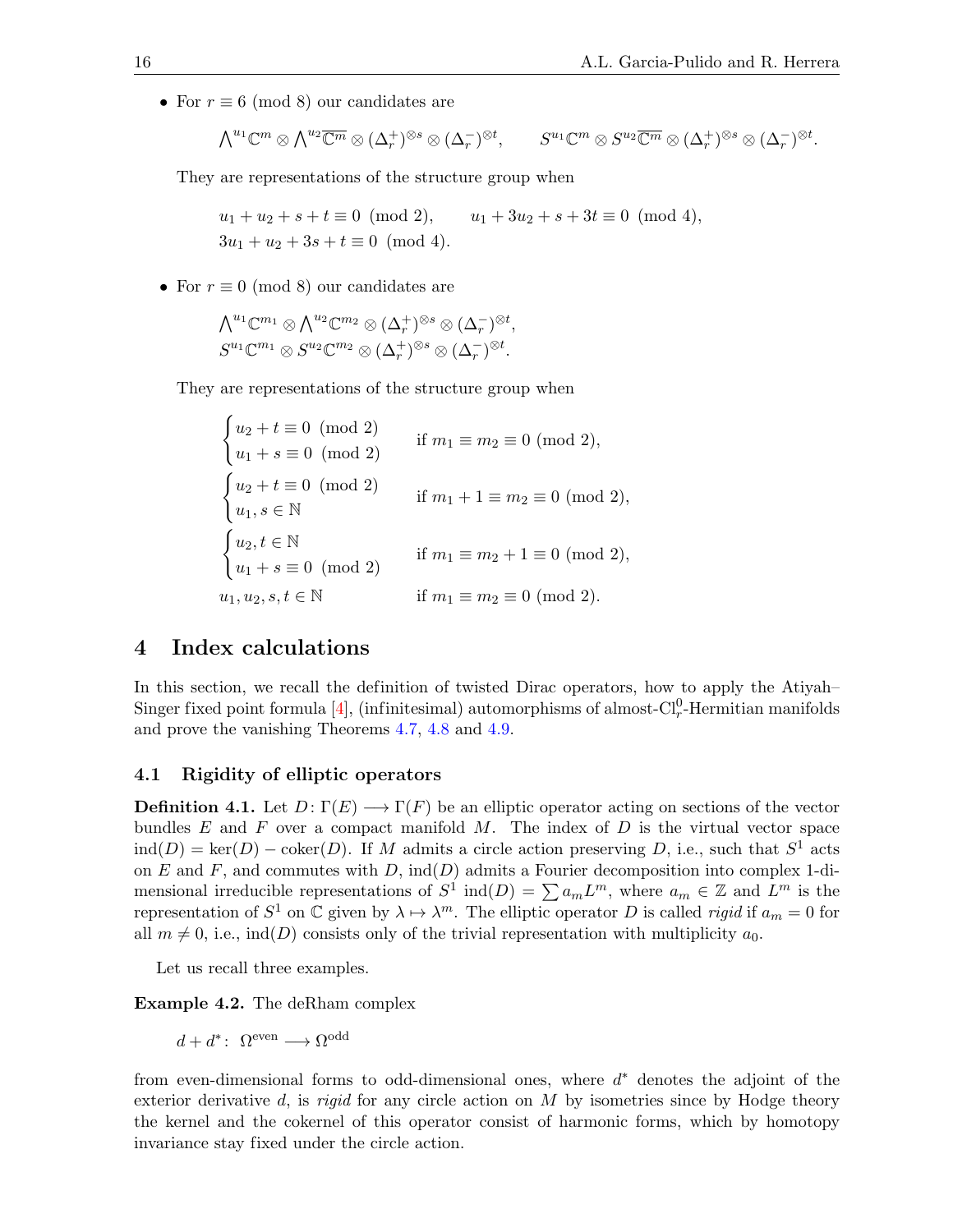Example 4.3. The signature operator on an oriented manifold

 $d_s: \ \Omega_c^+ \longrightarrow \Omega_c^-$ 

from even to odd complex forms under the Hodge ∗ operator is rigid for any circle action on M by isometries since the kernel and cokernel of this operator consist of harmonic forms.

**Example 4.4.** The Dirac operator on a Spin manifold is *rigid* for any circle action by isometries [\[3\]](#page-26-0).

#### 4.2 Twisted Dirac operators

In this subsection, let  $M$  be a 4n-dimensional oriented Riemannian manifold.  $M$  is Spin if its orthonormal frame bundle  $P_{SO(4n)}$  admits a double cover by a principal bundle  $P_{Spin(4n)}$  with structure group  $Spin(4n)$ , which gives rise to the spinor bundle

$$
P_{\text{Spin}(4n)} \times_{\kappa} \Delta_{4n}.
$$

The Levi-Civita connection on  $P_{\text{SO}(4n)}$  can be lifted to  $P_{\text{Spin}(4n)}$  to define a covariant differentiation  $\nabla$  on  $\Delta$ 

$$
\nabla: \ \Gamma(\Delta) \longrightarrow \Gamma(T^* \otimes \Delta),
$$

and the (elliptic and self-adjoint) Dirac operator

$$
\hat{\rho}(\psi) = \sum_{i=1}^{4n} e^i \cdot \nabla_{e_i} \psi
$$

for  $\psi \in \Gamma(\Delta)$ , where  $(e_1, \ldots, e_{4n})$  is a local orthonormal frame. Since the spin representation decomposes, the Dirac operator can be split into two parts

$$
\hat{\rho}\colon \Gamma(\Delta_+) \longrightarrow \Gamma(\Delta_-), \qquad \hat{\rho}^*\colon \Gamma(\Delta_-) \longrightarrow \Gamma(\Delta_+).
$$

We are interested in Dirac operators with coefficients in auxiliary vector bundles  $F$  equipped with a covariant derivative  $\nabla^F\colon \Gamma(F) \longrightarrow \Gamma(T^*\otimes F)$ . The Dirac operator twisted by F (or with coefficients in  $F$ )

$$
(\mathcal{P} \otimes F) \colon \Gamma(\Delta_+ \otimes F) \longrightarrow \Gamma(\Delta_- \otimes F)
$$

is defined by

$$
(\partial \otimes F)(\psi \otimes f) = \left(\sum_{i=1}^{4n} e^{i} \cdot \nabla_{e_i} \psi\right) \otimes f + \sum_{i=0}^{4n} \mu(e^i \otimes \psi) \otimes \nabla_{e_i}^F f,
$$

where  $\psi \in \Gamma(\Delta)$ ,  $f \in \Gamma(F)$ .

Remark 4.5. If the manifold is not Spin, there may exist well defined twisted spinor bundles (as above), as it happens when the structure group of  $M$  reduces to a subgroup of  $SO(4n)$  and  $\Delta_{4n} \otimes F$  is a representation of such subgroup.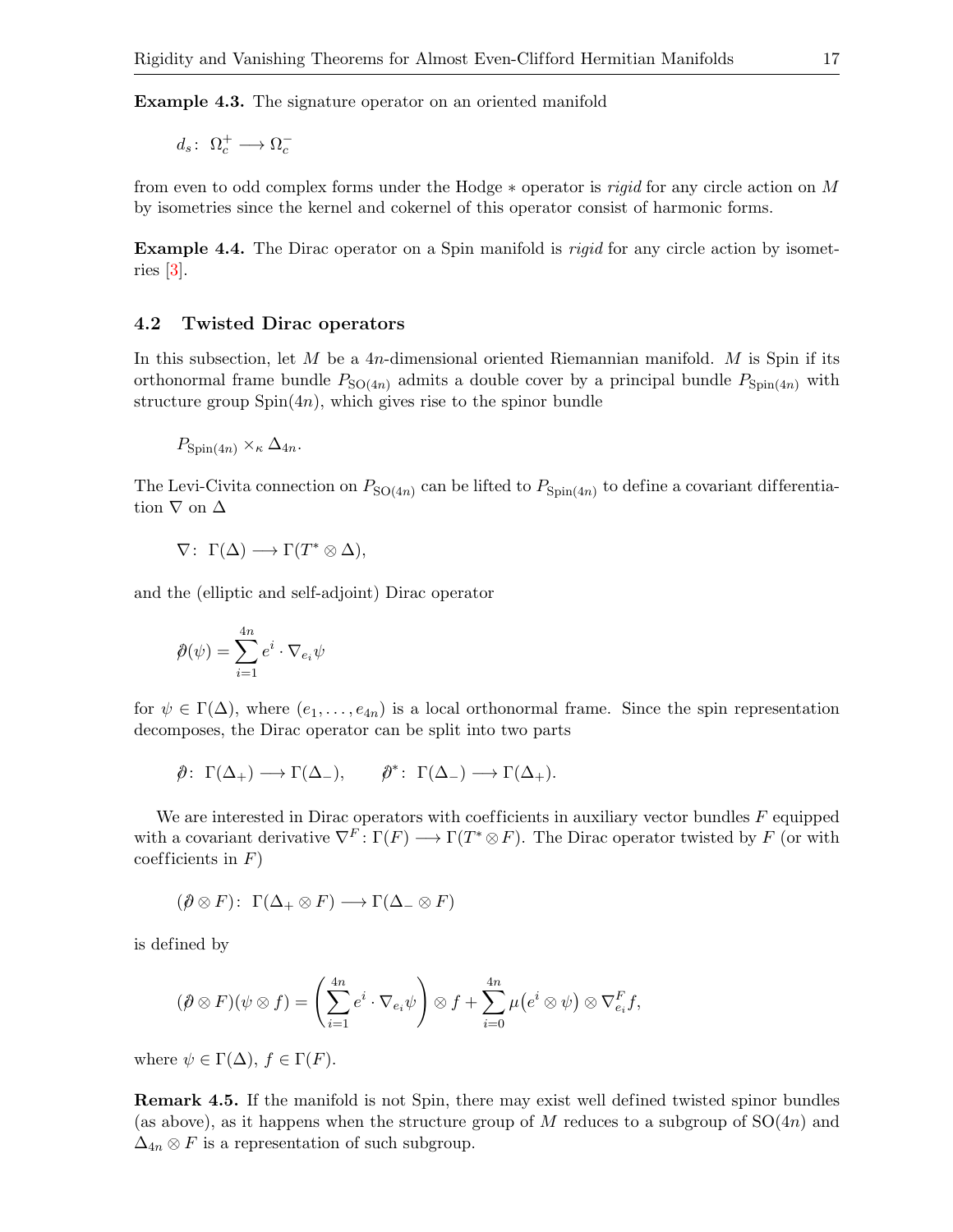# <span id="page-17-0"></span>4.3 Index formula and localization

Let M be an compact  $4n$ -dimensional oriented Riemannian manifold. Let us assume that the bundle

$$
\Delta_{4n}\otimes F
$$

is well defined, where we will use the same symbol to denote the representation and the associated vector bundle, where the  $\dim_{\mathbb{C}}(F) = p$ . Since  $\Delta_{4n} \otimes F$  is a Clifford bundle, by the Atiyah–Singer index theorem [\[5,](#page-26-5) [20\]](#page-27-15), the index of the twisted Dirac operators can be computed as

$$
\mathrm{ind}(\hat{\rho}\otimes F)=\big\langle \widehat{A}(M)\mathrm{ch}(F),[M]\big\rangle,
$$

where ch(·) denotes the Chern character,  $\widehat{A}(M)$  denotes the  $\widehat{A}$ -genus, and [M] denotes the fundamental cycle of  $M$ . In terms of formal roots,

$$
c(TM \otimes \mathbb{C}) = (1 + \eta_1)(1 - \eta_1) \cdots (1 + \eta_{2n})(1 - \eta_{2n}),
$$
  
\n
$$
p(TM) = (1 + \eta_1^2) \cdots (1 + \eta_{2n}^2),
$$
  
\n
$$
c(F) = (1 + \nu_1) \cdots (1 + \nu_p),
$$
  
\n
$$
ch(F) = \sum_{l=1}^{\infty} e^{\nu_l},
$$
  
\n
$$
ind(\hat{\rho} \otimes F) = \left\langle \sum_{l=1}^{\infty} e^{\nu_l} \cdot \prod_{i=1}^{2n} \frac{\eta_i}{e^{\frac{\eta_i}{2}} - e^{-\frac{\eta_i}{2}}}, [M] \right\rangle.
$$

If M admits a non-trivial  $S^1$  action that lifts to  $\Delta_{4n} \otimes F$ , the equivariant version of the index can be written in terms of the local data of the  $S^1$ -fixed point set  $M^{S^1}$ . More precisely, let  $z \in S^1$  be a generic element of  $S^1$ . By the Atiyah–Singer fixed point theorem [\[4,](#page-26-4) [5\]](#page-26-5)

$$
\operatorname{ind}(\hat{\rho} \otimes F)_z = \sum_{P \subset M^{S^1}} \mu(P, z),
$$

where  $\mu(P, z)$  is the local contribution of the oriented fixed point submanifold  $P \subset M^{S^1}$ , which can be computed as follows. The  $S^1$  action on M induces a decomposition of TM over P,

<span id="page-17-1"></span>
$$
TM|_P = \sum_k N_k,\tag{4.1}
$$

where  $N_k$  is a bundle over P whose fibers are representations of  $S^1$  on which  $z \in S^1$  acts as an automorphism with multiple eigenvalue  $z^k, k \in \mathbb{Z}$ . Note that P inherits an orientation since M is oriented and the bundles  $N_k$  for  $k \neq 0$  are naturally oriented. Formally, by means of the splitting principle, we can write

<span id="page-17-2"></span>
$$
TM|_P = \mathcal{L}^{q_1} + \dots + \mathcal{L}^{q_{2n}},\tag{4.2}
$$

where  $\mathcal L$  corresponds to the standard representation of  $S^1$  on  $\mathbb C$ , so that  $z \in S^1$  acts by multiplication by  $z^{q_i}$  on  $\mathcal{L}^{q_i}$ . The integers  $q_i = q_i(P) \in \mathbb{Z}$  are the exponents of the action at P, which correspond to the aforementioned numbers k. Thus, following  $[14, p. 67]$ ,

$$
\mu(P, z) = \left\langle \sum z^{-n_k} e^{\nu_k} \prod_{q_i=0} \frac{\eta_i}{e^{\frac{\eta_i}{2}} - e^{-\frac{\eta_i}{2}}} \prod_{q_j \neq 0} \frac{1}{z^{-\frac{q_j}{2}} e^{\frac{\eta_j}{2}} - z^{\frac{q_j}{2}} e^{-\frac{\eta_j}{2}}}, [P] \right\rangle,
$$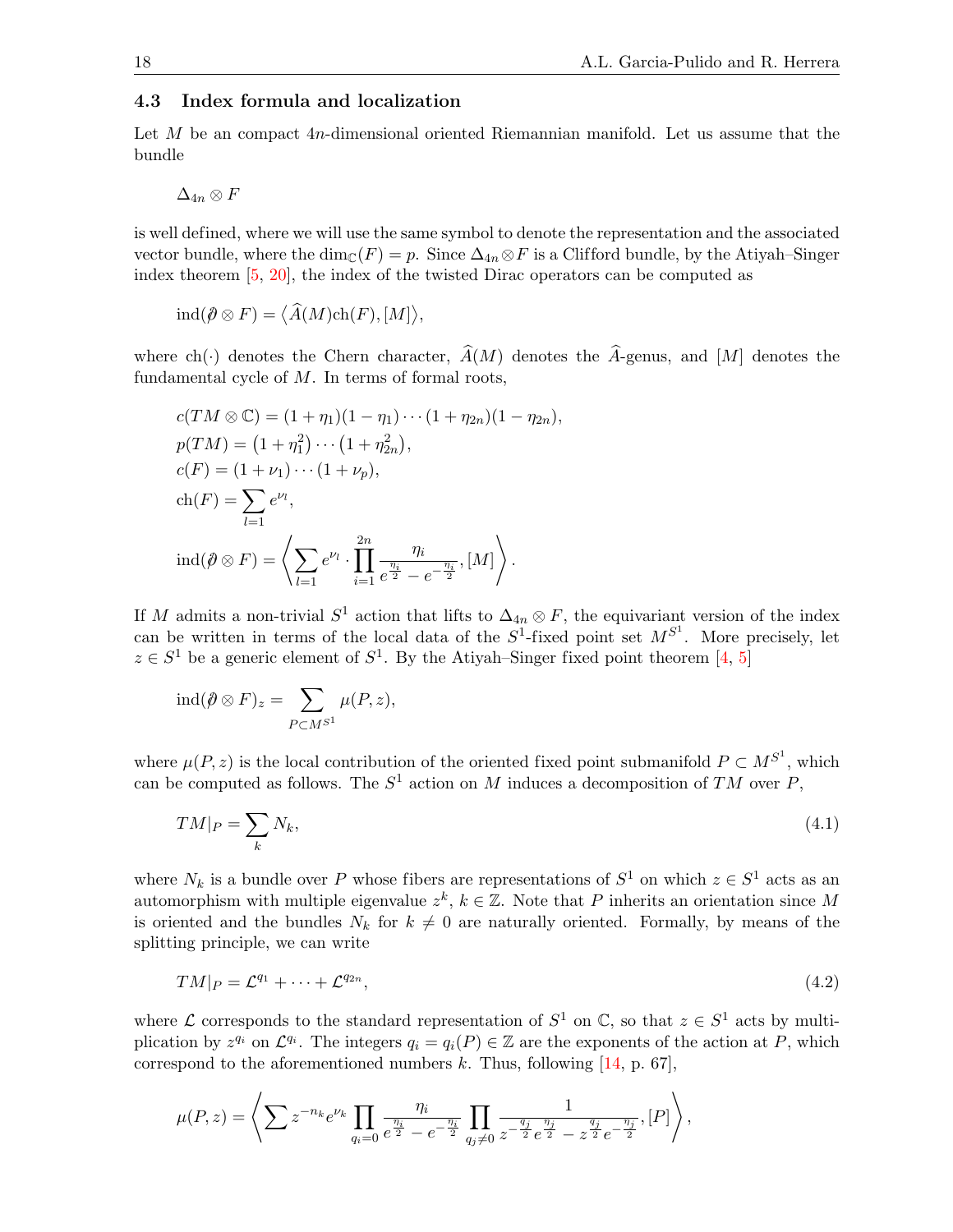where  $n_k = n_k(P)$  are the exponents of the action on F restricted to P. The function  $\mu(P, z)$  is a rational function of the complex variable z with zeroes at 0 and  $\infty$  as long as

<span id="page-18-0"></span>
$$
|n_k| < \frac{1}{2} \left( |q_1(P)| + \dots + |q_{2n}(P)| \right) \tag{4.3}
$$

for all  $1 \leq k \leq p$ . If such a condition is fulfilled for all  $P \subset M^{S^1}$ , then  $\text{ind}(\hat{\rho} \otimes F)_z$  is a rational function of z with zeroes at 0 and ∞. Notice that  $\text{ind}(\hat{\theta}\otimes F)_z$  also belongs to the representation ring  $R(S^1)$  of  $S^1$ , which can be identified with the Laurent polynomial ring  $\mathbb{Z}[z, z^{-1}]$ . Hence, by Lemma [2.5,](#page-8-1)

$$
ind(\hat{\rho} \otimes F) = ind(\hat{\rho} \otimes F)_1 = 0,
$$

i.e.,

$$
\langle \widehat{A}(M)\mathrm{ch}(F), [M] \rangle = 0.
$$

# 4.4  $\widehat{A}$ -genus of almost-Cl<sub>r</sub><sup>0</sup>-Hermitian manifolds

Given a 4n-dimensional Riemannian manifold, according to the splitting principle with respect to the maxinal torus of  $SO(4n)$ , its complexified tangent bundle splits formally as follows

$$
TM \otimes \mathbb{C} = L_1 \oplus L_1^{-1} \oplus \cdots \oplus L_{2n} \oplus L_{2n}^{-1}
$$

and, therefore,

$$
c(TM \otimes \mathbb{C}) = (1+x_1)(1-x_1)\cdots(1+x_{2n})(1-x_{2n}) = (1-x_1^2)\cdots(1-x_{2n}^2)
$$

and its Pontrjagin class is

$$
p(TM) = (1 + x_1^2) \cdots (1 + x_{2n}^2),
$$

and the  $\widehat{A}$ -genus is given by

$$
\widehat{A}(M) = \prod_{j=1}^{2n} \frac{x_i/2}{\sinh(x_i/2)} = \prod_{j=1}^{2n} \frac{x_i}{e^{x_i/2} - e^{-x_i/2}}.
$$

In the following, we will set  $x_i = \eta_i$  from Section [3.1.](#page-9-0)

# 4.4.1  $r \equiv 1, 7 \pmod{8}$

The  $\widehat{A}$ -genus is given by

$$
\widehat{A}(M) = \prod_{j=1}^{\left[\frac{m}{2}\right]} \prod_{k=1}^{2^{\left[\frac{r}{2}\right]}} \frac{\theta_j + \lambda_k}{e^{\frac{\theta_j + \lambda_k}{2}} - e^{-\frac{\theta_j + \lambda_k}{2}}}
$$

if  $m$  is even, and

$$
\widehat{A}(M) = \prod_{j=1}^{\left[\frac{m}{2}\right]} \prod_{k=1}^{2^{\left[\frac{r}{2}\right]}} \frac{\theta_j + \lambda_k}{e^{\frac{\theta_j + \lambda_k}{2}} - e^{-\frac{\theta_j + \lambda_k}{2}}} \prod_{l=1}^{2^{\left[\frac{r}{2}\right]-1}} \frac{\lambda_l}{e^{\frac{\lambda_l}{2}} - e^{-\frac{\lambda_l}{2}}}
$$

if m is odd.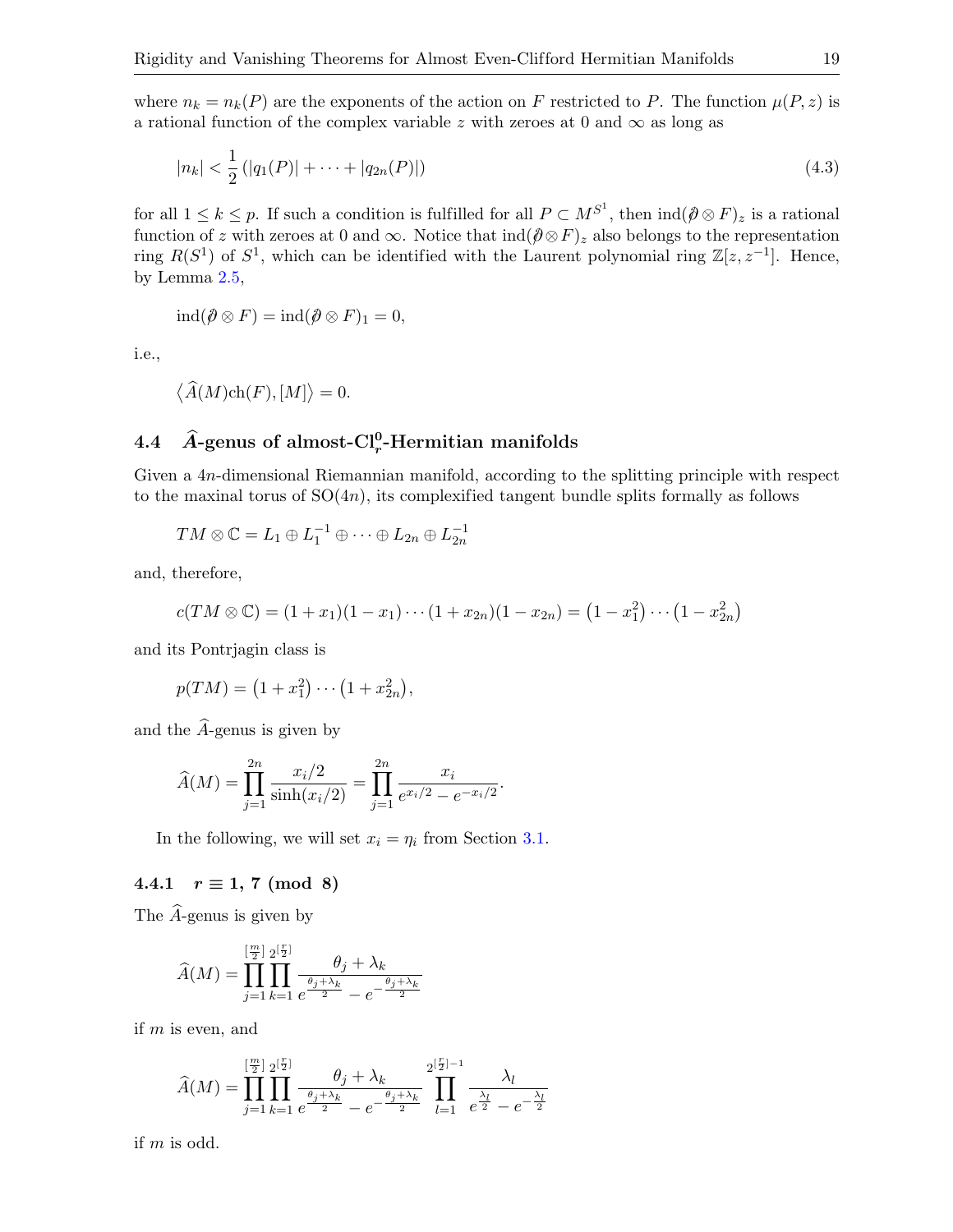# 4.4.2  $r \equiv 2, 6 \pmod{8}$

The  $\widehat{A}$ -genus is given by

$$
\widehat{A}(M) = \begin{cases}\n\prod_{j=1}^{m} \prod_{k=1}^{2^{\frac{r}{2}-1}} \frac{\theta_j + \lambda_k^+}{e^{\frac{\theta_j + \lambda_k^+}{2}} - e^{-\frac{\theta_j + \lambda_k^+}{2}}} & \text{if } r \equiv 2 \pmod{8}, \\
\prod_{j=1}^{m} \prod_{k=1}^{2^{\frac{r}{2}-1}} \frac{\theta_j + \lambda_k^-}{e^{\frac{\theta_j + \lambda_k^-}{2}} - e^{-\frac{\theta_j + \lambda_k^-}{2}}} & \text{if } r \equiv 6 \pmod{8}.\n\end{cases}
$$

# 4.4.3  $r \equiv 3, 5 \pmod{8}$

The  $\widehat{A}\text{-genus}$  is given by

$$
\widehat{A}(M) = \prod_{j=k+1}^{m} \prod_{\substack{\ell \ j \neq \lambda_k}}^{\lfloor \frac{p}{2} \rfloor} \frac{\theta_j + \lambda_k}{\frac{\theta_j + \lambda_k}{2} - e^{-\frac{\theta_j + \lambda_k}{2}}}.
$$

# 4.4.4  $r \equiv 4 \pmod{8}$

The  $\widehat{A}$ -genus is given by

$$
\widehat{A}(M) = \prod_{j_1=1}^{m_1} \prod_{k=1}^{2^{\frac{r}{2}-1}} \frac{\theta_{j_1} + \lambda_k^+}{e^{\frac{\theta_{j_1} + \lambda_k^+}{2}} - e^{-\frac{\theta_{j_1} + \lambda_k^+}{2}}}\prod_{j_2=1}^{m_2} \prod_{k=1}^{2^{\frac{r}{2}-1}} \frac{\theta_{j_2}^{\prime} + \lambda_k^-}{e^{\frac{\theta_{j_2}^{\prime} + \lambda_k^-}{2}} - e^{-\frac{\theta_{j_2}^{\prime} + \lambda_k^-}{2}}}.
$$

# 4.4.5  $r \equiv 0 \pmod{8}$

We can set

• if  $m_1$ ,  $m_2$  are even,

$$
\widehat{A}(M) = \prod_{j_1=1}^{\frac{m_1}{2}} \prod_{k=1}^{2^{\frac{r}{2}-1}} \frac{\theta_{j_1} + \lambda_k^+}{e^{\frac{\theta_{j_1} + \lambda_k^+}{2}} - e^{-\frac{\theta_{j_1} + \lambda_k^+}{2}}}\prod_{j_2=0}^{\frac{m_2}{2}} \prod_{k=1}^{2^{\frac{r}{2}-1}} \frac{\theta_{j_2}'+\lambda_k^-}{e^{\frac{\theta_{j_2}'+\lambda_k^-}{2}} - e^{-\frac{\theta_{j_2}'+\lambda_k^-}{2}}};
$$

• if  $m_1$  is even and  $m_2$  is odd,

$$
\widehat{A}(M) = \prod_{j_1=1}^{\frac{m_1}{2}} \prod_{k=1}^{2^{\frac{r}{2}-1}} \frac{\theta_{j_1} + \lambda_k^+}{e^{\frac{\theta_{j_1} + \lambda_k^+}{2}} - e^{-\frac{\theta_{j_1} + \lambda_k^-}{2}}} \prod_{j_2=1}^{\lfloor \frac{m_2}{2} \rfloor} \prod_{k=1}^{2^{\frac{r}{2}-1}} \frac{\theta_{j_2}^{\prime} + \lambda_k^-}{e^{\frac{\theta_{j_2}^{\prime} + \lambda_k^-}{2}} - e^{-\frac{\theta_{j_2}^{\prime} + \lambda_k^-}{2}}} \prod_{l=1}^{2^{\frac{r}{2}-2}} \frac{\lambda_l^-}{e^{\frac{\lambda_l^-}{2}} - e^{-\frac{\lambda_l^-}{2}}};
$$

• if  $m_1$  is odd and  $m_2$  is even,

$$
\widehat{A}(M) = \prod_{j_1=1}^{\lfloor \frac{m_1}{2} \rfloor} \prod_{k=1}^{2^{\frac{r}{2}-1}} \frac{\theta_{j_1} + \lambda_k^+}{e^{\frac{\theta_{j_1} + \lambda_k^+}{2}} - e^{-\frac{\theta_{j_1} + \lambda_k^+}{2}}} \prod_{l=1}^{2^{\frac{r}{2}-2}} \frac{\lambda_l^+}{e^{\frac{\lambda_l^+}{2}} - e^{-\frac{\lambda_l^+}{2}}} \prod_{j_2=1}^{\frac{m_2}{2}} \prod_{k=1}^{2^{\frac{r}{2}-1}} \frac{\theta_{j_2}^{\prime} + \lambda_k^-}{e^{\frac{\theta_{j_2}^{\prime} + \lambda_k^-}{2}} - e^{-\frac{\theta_{j_2}^{\prime} + \lambda_k^-}{2}}};
$$

• if  $m_1$ ,  $m_2$  are odd,

$$
\widehat{A}(M) = \prod_{j_1=1}^{\lfloor \frac{m_1}{2} \rfloor} \prod_{k=1}^{2^{\frac{r}{2}-1}} \frac{\theta_{j_1} + \lambda_k^+}{e^{\frac{\theta_{j_1} + \lambda_k^+}{2}} - e^{-\frac{\theta_{j_1} + \lambda_k^+}{2}}} \prod_{l=1}^{2^{\frac{r}{2}-2}} \frac{\lambda_l^+}{e^{\frac{\lambda_l^+}{2}} - e^{-\frac{\lambda_l^+}{2}}} \times \prod_{j_2=1}^{\lfloor \frac{m_2}{2} \rfloor} \prod_{k=1}^{2^{\frac{r}{2}-1}} \frac{\theta_{j_2}^{\prime} + \lambda_k^-}{e^{\frac{\theta_{j_2}^{\prime} + \lambda_k^-}{2}} - e^{-\frac{\theta_{j_2}^{\prime} + \lambda_k^-}{2}}} \prod_{l=1}^{2^{\frac{r}{2}-2}} \frac{\lambda_l^-}{e^{\frac{\lambda_l^-}{2}} - e^{-\frac{\lambda_l^-}{2}}}.
$$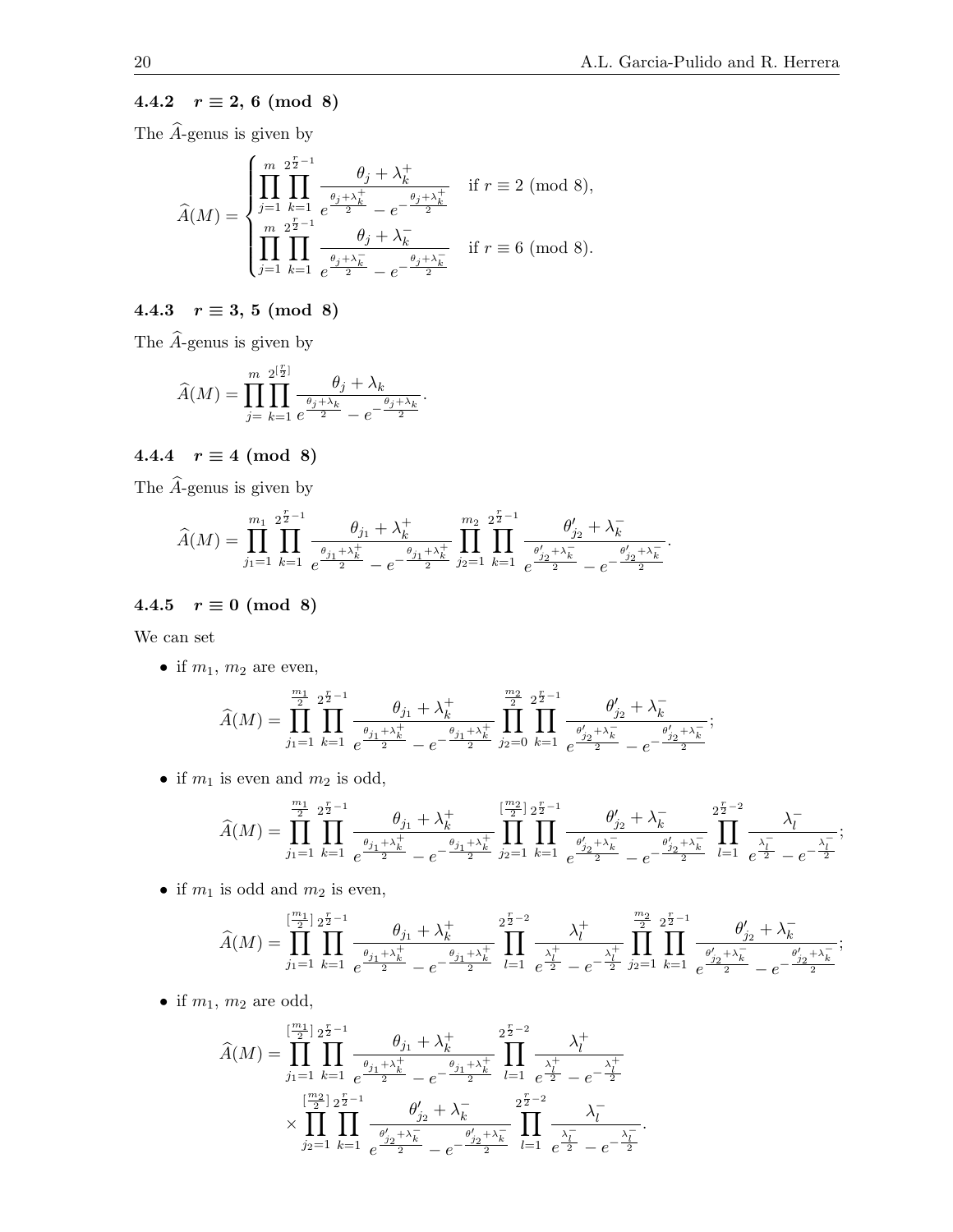#### <span id="page-20-0"></span>4.5 Infinitesimal automorphisms

An *automorphism* of an almost- $Cl_r^0$ -Hermitian manifold M is an isometry which preserves the almost even-Clifford Hermitian structure. A vector field  $X$  on  $M$  is an *infinitesimal automorphism* if it is a Killing vector field that preserves the structure, i.e., locally

$$
\mathcal{L}_X J_{ij} = \sum_{k < l} \alpha_{kl}^{(ij)} J_{kl},
$$

for some (local) functions  $\alpha_{kl}^{(ij)}$ , where  $\mathcal{L}_X$  denotes the Lie derivative in the direction of X. Consider

$$
\mathcal{L}_X(J_{ij}(Y)) = (\mathcal{L}_X J_{ij})(Y) + J_{ij}(\mathcal{L}_X Y),
$$

which can be written in terms of the Levi-Civita connection  $\nabla$  as follows

$$
\nabla_X(J_{ij}(Y)) - \nabla_{J_{ij}(Y)}X = \sum_{k < l} \alpha_{kl}^{(ij)} J_{kl}(Y) + J_{ij}(\nabla_X Y - \nabla_Y X).
$$

Now, if  $p \in M$  is such that  $X_p = 0$ ,

$$
-\nabla_{J_{ij}(Y)}X = \sum_{k < l} \alpha_{kl}^{(ij)} J_{kl}(Y) - J_{ij}(\nabla_Y X),
$$

i.e.,

$$
[J_{ij}, \nabla X](Y) = \sum_{k < l} \alpha_{kl}^{(ij)} J_{kl}(Y).
$$

Hence,  $(\nabla X)_p$  is a skew-symmetric endomorphism such that

$$
[J_{ij}, \nabla X] = \sum_{k < l} \alpha_{kl}^{(ij)} J_{kl}.
$$

i.e.,  $(\nabla X)_p$  belongs to Lie algebra of the structure group of M [\[1,](#page-26-2) [2\]](#page-26-3).

We will say that a smooth circle action on an almost- $Cl_r^0$ -Hermitian manifold is an *action by* automorphisms if the corresponding Killing vector field is an infinitesimal automorphism.

Example 4.6. The 16-dimensional symmetric space

$$
\frac{F_4}{\text{Spin}(9)}
$$

has an almost-Cl<sup>0</sup>-Hermitian structure admitting  $S^1$  actions by automorphisms [\[10\]](#page-27-17).

# 4.6 Exponents of the  $S^1$  action

In this section, let  $M$  be a compact, rank  $r$  almost even-Clifford Hermitian manifold with a nontrivial (effective)  $S^1$  action by automorphisms. Let  $P \subset M^{S^1}$  be an  $S^1$ -fixed submanifold. The corresponding infinitesimal isometry X is such that  $(\nabla X)_p \in \mathfrak{so}(N)$  at any fixed point  $p \in P$ . This corresponds to the induced action of  $S^1$  to  $T_pM$ , and such a circle lies in a maximal torus. The tangent space at p decomposes as in Section [4.3.](#page-17-0) In fact, we can now be more precise about these exponents. By Section [4.5,](#page-20-0)  $(\nabla X)_p$  belongs to a Cartan subalgebra of the Lie algebra of the structure group, and we can assume that the decomposition  $(4.1)$  is compatible with a decomposition such as  $(4.2)$  into complex lines with respect to a maximal torus of such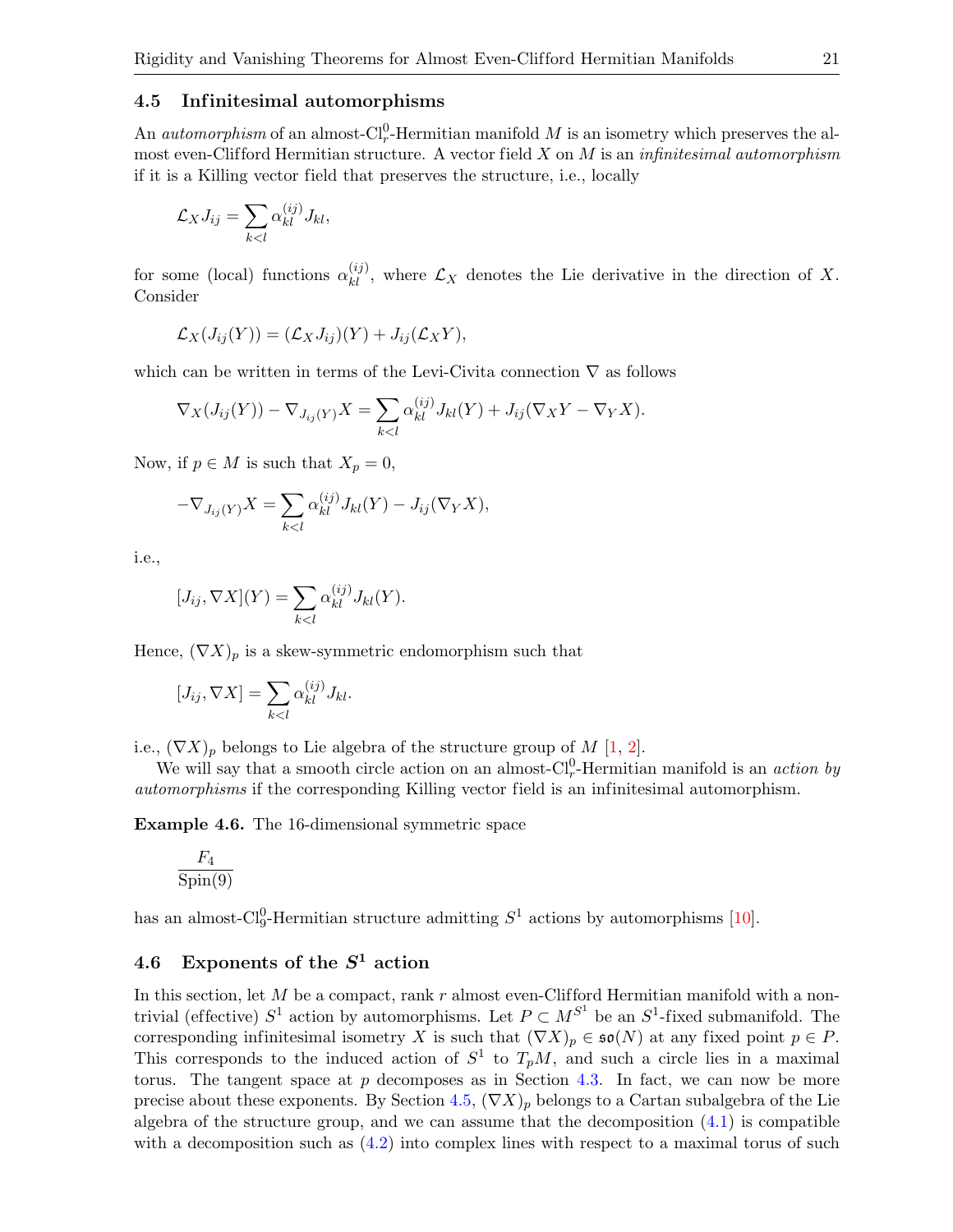| $\pmod{8}$     | $\pm q_i$                                             |                                            |                                                       |
|----------------|-------------------------------------------------------|--------------------------------------------|-------------------------------------------------------|
| $\Omega$       | $t'_{j2} \pm h_k^-$<br>$t_{j1} \pm h_k^+$             | $1 \leq j_1 \leq [\frac{m_1}{2}],$         | $1 \leq k \leq 2^{\lfloor \frac{r}{2} \rfloor - 2}$   |
|                | $\frac{h_{2}r_{2}-1}{2^{2}-1+l}$<br>$(\frac{h_l}{2},$ | $1 \leq j_2 \leq [\frac{m_2}{2}]$          | $(1 \leq l \leq 2^{\lfloor \frac{r}{2} \rfloor - 3})$ |
| 1, 7           | $\frac{t_j \pm h_k}{2} \left(\frac{h_l}{2}\right)$    | $1\leq j\leq \left[\frac{m}{2}\right]$     | $1 \leq k \leq 2^{\lfloor \frac{r}{2} \rfloor - 1}$   |
|                |                                                       |                                            | $(1 \leq l \leq 2^{\lceil \frac{r}{2} \rceil - 2})$   |
| 2, 6           | $t_j \pm h_k$<br>$\frac{-t_j \pm h_k}{2}$             | $1\leq j\leq m$                            | $1 \leq k \leq 2^{\left[\frac{r}{2}\right]-2}$        |
| 3, 5           | $\frac{t_j\pm h_k}{2}$                                | $1\leq j\leq m$                            | $1 \leq k \leq 2^{\lfloor \frac{r}{2} \rfloor - 1}$   |
| $\overline{4}$ | $t'_{j2} \pm h_k^-$<br>$t_{j1} \pm h_k^+$             | $1 \leq j_1 \leq m_1, 1 \leq j_2 \leq m_2$ | $1 \leq k \leq 2^{\lfloor \frac{r}{2} \rfloor - 2}$   |

a group. Hence, we can read off the exponents of the action with respect to the weights given in Section [3.1:](#page-9-0)

where m,  $m_1$ ,  $m_2$  denote the corresponding multiplicities. Here, the numbers  $\frac{t_j}{2}$ ,  $\frac{t'_j}{2}$  are the exponents corresponding to the complex representations  $E, E_1, E_2$  described in Section [2.3.1,](#page-6-1)  $f_i$  are the exponents for the SO(*r*) representation for r odd or  $PSO(r)$  representation for r even,  $h_k$  denote the numbers

 $\pm f_1 \pm \cdots \pm f_{\left[\frac{r}{2}\right]}$ 

in some order for r odd, and  $h_k^{\pm}$  $\frac{1}{k}$  denote the numbers

 $\pm f_1 \pm \cdots \pm f_{\frac{r}{2}}$ 

with an even or odd number of negative signs respectively, listed in some order for r even.

### 4.7 Vanishing theorems

In this section, we give the main details of the proofs of the vanishing theorems.

<span id="page-21-0"></span>**Theorem 4.7.** Let M be a compact N-dimensional almost- $Cl_r^0$ -Hermitian admitting a smooth circle action by automorphisms,  $r \geq 3$ . Let E, E<sub>1</sub>, E<sub>2</sub> be the (locally defined) bundles described in  $(2.4)$ , m,  $m_1$ ,  $m_2$  the corresponding multiplicities and u,  $u_1$ ,  $u_2$ , s, t be non-negative integers satisfying the conditions given in Sections [3.2](#page-11-2) and [3.3](#page-14-0). Then,

• for  $r \equiv 1, 7 \pmod{8}$ , if  $0 \le u + s < \lceil \frac{m}{2} \rceil$  $\frac{m}{2}$ ],

$$
\langle \text{ch}(\bigwedge^u E)\text{ch}(\Delta_r)^s \widehat{A}(M), [M] \rangle = 0;
$$

• for  $r \equiv 3, 5 \pmod{8}$ , if  $0 \le u + s < m$ ,

$$
\langle \text{ch}(\bigwedge^u E)\text{ch}(\Delta_r)^s \widehat{A}(M), [M] \rangle = 0;
$$

- for  $r \equiv 0 \pmod{8}$ , if  $0 \le u_1 + s < \left[\frac{m_1}{2}\right]$ ,  $0 \le u_2 + t < \left[\frac{m_2}{2}\right]$ ,  $\langle ch(\bigwedge^{u_1}E_1)ch(\bigwedge^{u_2}E_2)ch(\Delta_r^+)^s ch(\Delta_r^-)^t \widehat{A}(M), [M] \rangle = 0;$
- for  $r \equiv 2, 6 \pmod{8}$ , if  $0 \le u_1 + s < m$  and  $0 \le u_2 + t < m$ , or if  $0 \le u_1 + t < m$  and  $0 \leq u_2 + s < m$ ,

$$
\langle \text{ch}(\bigwedge^{u_1} E)\text{ch}(\bigwedge^{u_2} \overline{E})\text{ch}(\Delta_r^+)^s \text{ch}(\Delta_r^-)^t \widehat{A}(M), [M] \rangle = 0;
$$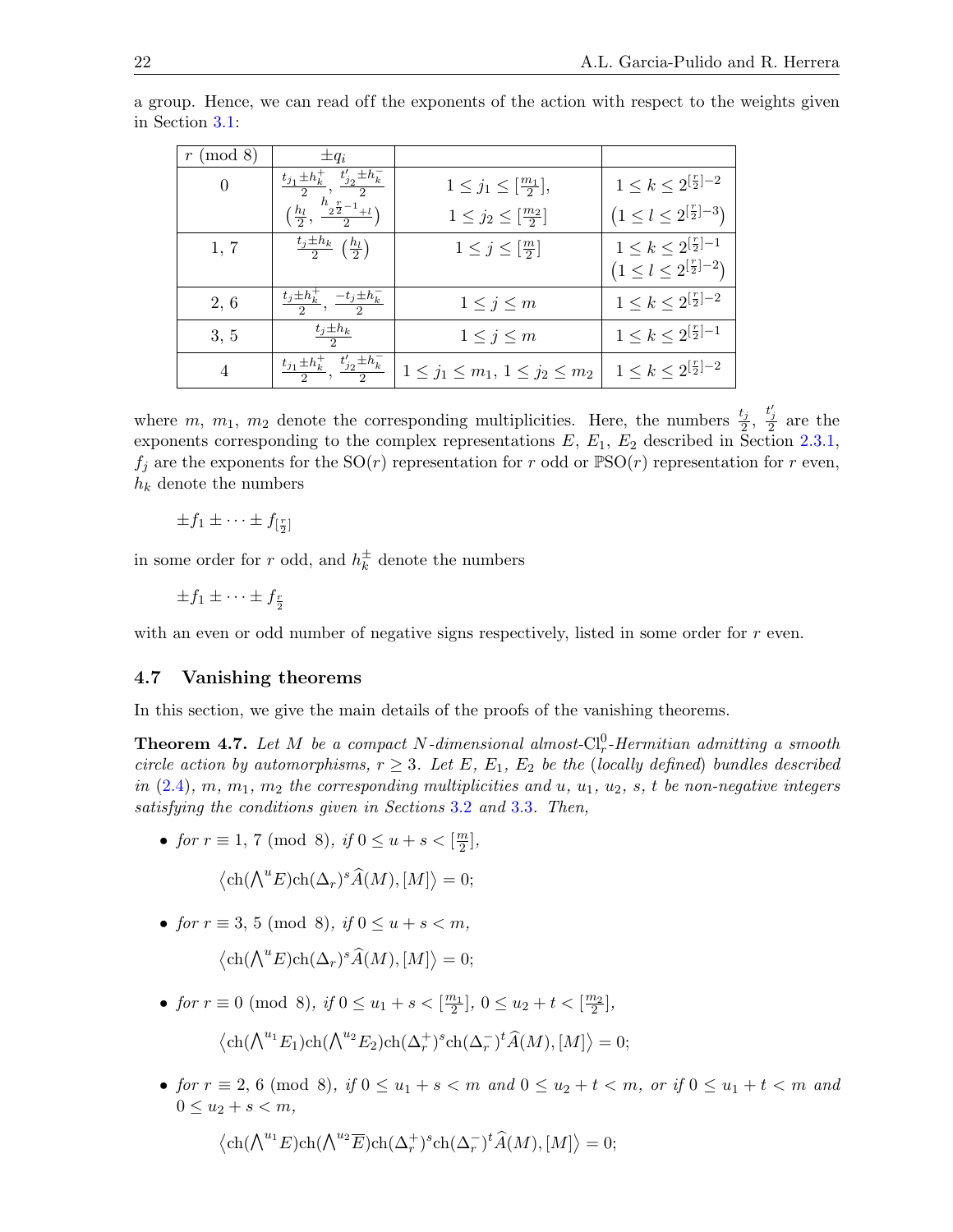• for  $r \equiv 4 \pmod{8}$ , if  $0 \le u_1 + s < m_1$  and  $0 \le u_2 + t < m_2$ ,  $\langle ch(\bigwedge^{u_1}E_1)ch(\bigwedge^{u_2}E_2)ch(\Delta_r^+)^s ch(\Delta_r^-)^t \widehat{A}(M), [M] \rangle = 0.$ 

If the inequalities are not strict, the indices are rigid.

**Proof.** Since the  $S^1$  action is by automorphisms of the almost even-Clifford Hermitian structure, the action lifts to the bundles associated to the structure group, such as the twisted spin bundles we are considering. Given that the arguments are similar in all cases, we will only describe the calculation for  $r \equiv 1, 7 \pmod{8}$  and m even.

Let  $P \subset M^{S^1}$  be an  $S^1$ -fixed submanifold. By Section [4.5,](#page-20-0) over P the circle group of automorphisms maps non-trivially to the structure group  $SO(m)Spin(r)$ , so that the fibers of the bundles  $\Delta_N \otimes \bigwedge^u E \otimes \Delta_r^{\otimes s}$  over points of P decompose as sums of representations of  $S^1$ . Recall that

$$
\operatorname{ch}(\bigwedge^u E) = \sum_{1 \le i_1 < \dots < i_u \le 2\lfloor \frac{m}{2} \rfloor} e^{\vartheta_{i_1} + \dots + \vartheta_{i_u}},
$$

where

$$
\vartheta_j = \theta_j
$$
,  $\vartheta_{[m/2]+j} = -\theta_j$ ,  $j = 1, \ldots, [m/2]$ .

Thus, the exponents of the twist will be of the form

$$
\frac{1}{2} \left( \sum_{a=1}^{c} (-1)^{\varepsilon_a} t_{i_a} + \sum_{b=1}^{s} (-1)^{\delta_b} h_{l_b} \right),
$$

where  $0 \leq c \leq u$ ,  $\varepsilon_a$ ,  $\delta_b \in \{0,1\}$ . There are two points to verify in the proof: firstly, that the contributions  $\mu(P, z)$  are rational functions and, secondly, that the exponents of the twisting bundles and the tangent space satisfy the inequality [\(4.3\)](#page-18-0).

The first one follows from the fact that the fibers of the bundles  $\Delta_N \otimes \bigwedge^u E \otimes \Delta_r^{\otimes s}$  over P decompose as sums of representations of  $S<sup>1</sup>$ . Formally, according to the splitting principle, if

$$
TM_c = L_1 \oplus L_1^{-1} \oplus \cdots \oplus L_{N/2} \oplus L_{N/2}^{-1},
$$

then

$$
\Delta_N = (L_1^{1/2} \oplus L_1^{-1/2}) \otimes \cdots \otimes (L_{N/2}^{1/2} \oplus L_{N/2}^{-1/2})
$$
  
=  $L_1^{1/2} \otimes \cdots \otimes L_{N/2}^{1/2} \oplus \cdots \oplus L_1^{-1/2} \otimes \cdots \otimes L_{N/2}^{-1/2},$ 

so that the  $S^1$ -exponents on these lines will be of the form

$$
\sum \left( \pm \frac{t_j \pm h_k}{4} \right) + \sum \left( \pm \frac{h_l}{4} \right).
$$

The bundle  $\Delta_N \otimes \bigwedge^u E \otimes \Delta_r^{\otimes s}$  will have integer exponents over P of the form

$$
\frac{1}{2} \left( \sum_{a=1}^{c} (-1)^{\varepsilon_a} t_{i_a} + \sum_{b=1}^{s} (-1)^{\delta_b} h_{l_b} \right) + \sum_{q_j \neq 0} \left( (-1)^{\gamma_j} \frac{t_j + h_k}{4} \right) + \sum_{q_{j'} \neq 0} \left( (-1)^{\gamma_j} \frac{t_j - h_k}{4} \right) + \sum_{q_l \neq 0} \left( (-1)^{\zeta_l} \frac{h_l}{4} \right).
$$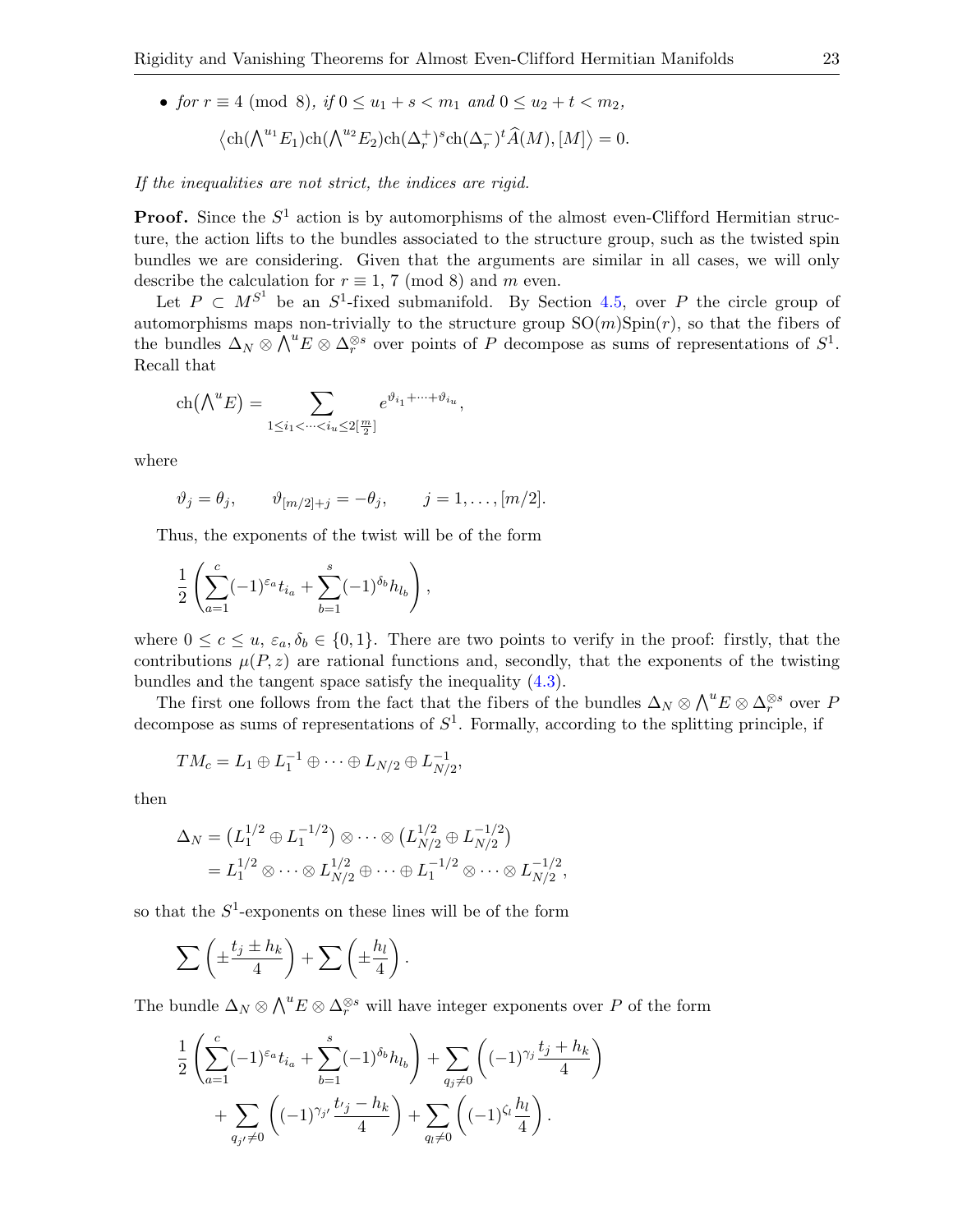Thus, the powers of z in each summand of  $\mu(P, z)$  can be rearranged in order to show that such a summand is a product of rational functions such as the one described in Lemma [2.5.](#page-8-1)

For the second point, it is sufficient to consider the exponents of the form

$$
\frac{1}{2} \left( \sum_{a=1}^u (-1)^{\varepsilon_a} t_{i_a} \pm sh_k \right).
$$

Since  $u + s < \lceil \frac{m}{2} \rceil$  $\frac{m}{2}$ , there exists an s-tuple of indices  $j_1 < \cdots < j_s$  such that  $\{j_1, \ldots, j_s\} \subset$  $\{1, \ldots, \lceil \frac{m}{2} \rceil \}$  $\left[\frac{m}{2}\right]$ } – { $i_1, \ldots, i_u$ }. Thus,

$$
\left| \sum_{a=1}^{u} (-1)^{\varepsilon_a} t_{i_a} \pm sh_k \right| = \left| \sum_{a=1}^{u} (-1)^{\varepsilon_a} \left( \frac{t_{i_a} + h_k}{2} + \frac{t_{i_a} - h_k}{2} \right) \pm \sum_{b=1}^{s} \left( \frac{h_k + t_{j_b}}{2} + \frac{h_k - t_{j_b}}{2} \right) \right|
$$
  

$$
\leq \sum_{a=1}^{u} \left( \left| \frac{t_{i_a} + h_k}{2} \right| + \left| \frac{t_{i_a} - h_k}{2} \right| \right) + \sum_{b=1}^{s} \left( \left| \frac{h_k + t_{j_b}}{2} \right| + \left| \frac{h_k - t_{j_b}}{2} \right| \right)
$$
  

$$
\leq \sum_{i=1}^{m} \left| \frac{t_i + h_k}{2} \right| + \left| \frac{t_i - h_k}{2} \right| < \sum_{l=1}^{2^{[r/2]-1}} \sum_{i=1}^{m} \left| \frac{t_i + h_l}{2} \right| + \left| \frac{t_i - h_l}{2} \right|
$$
  

$$
\leq \sum_{c=1}^{N/2} |q_c|,
$$

which is the corresponding version of the inequality  $(4.3)$  $(4.3)$  $(4.3)$  in Section 4.3

<span id="page-23-0"></span>**Theorem 4.8.** Let M be a compact N-dimensional almost- $Cl_r^0$ -Hermitian admitting a smooth circle action by automorphisms,  $r \geq 3$ . Let E, E<sub>1</sub>, E<sub>2</sub> be the (locally defined) bundles described in  $(2.4)$ , m,  $m_1$ ,  $m_2$  the corresponding multiplicities and u,  $u_1$ ,  $u_2$ , s, t be non-negative integers satisfying the conditions given in Sections [3.2](#page-11-2) and [3.3](#page-14-0). Then,

• for  $r \equiv 1, 7 \pmod{8}$ , if  $0 \le u + s < \lceil \frac{m}{2} \rceil$  $\frac{m}{2}$ ] and  $u \leq 2^{\left[\frac{r}{2}\right]-1}$ ,

$$
\langle \text{ch}(S^u E) \text{ch}(\Delta_r)^s \widehat{A}(M), [M] \rangle = 0;
$$

- for  $r \equiv 3, 5 \pmod{8}$ , if  $0 \le u + s < m$  and  $u \le 2^{\lfloor \frac{r}{2} \rfloor 1}$ ,  $\langle \text{ch}(S^u E) \text{ch}(\Delta_r)^s \widehat{A}(M), [M] \rangle = 0;$
- for  $r \equiv 0 \pmod{8}$ , if  $0 \le u_1 + s < \left[\frac{m_1}{2}\right]$ ,  $0 \le u_2 + t < \left[\frac{m_2}{2}\right]$  and  $u_1, u_2 \le 2^{\left[\frac{r}{2}\right]-2}$ ,  $\langle \text{ch}(S^{u_1}E_1)\text{ch}(S^{u_2}E_2)\text{ch}(\Delta_r^+)^s \text{ch}(\Delta_r^-)^t \widehat{A}(M), [M] \rangle = 0;$
- for  $r \equiv 2, 6 \pmod{8}$ , if  $u_1, u_2 \leq 2^{\lceil \frac{r}{2} \rceil 2}$  and one of  $0 \leq u_1 + s < m$ ,  $0 \leq u_2 + t < m$  or  $0 \leq u_1 + t < m, \ 0 \leq u_2 + s < m,$

$$
\langle \text{ch}(S^{u_1}E)\text{ch}(S^{u_2}\overline{E})\text{ch}(\Delta_r^+)^s \text{ch}(\Delta_r^-)^t \widehat{A}(M), [M] \rangle = 0;
$$

• for  $r \equiv 4 \pmod{8}$ , if  $0 \le u_1 + s < m_1$ ,  $0 \le u_2 + t < m_2$  and  $u_1, u_2 \le 2^{\lfloor \frac{r}{2} \rfloor - 2}$ ,  $\langle \text{ch}(S^{u_1}E_1)\text{ch}(S^{u_2}E_2)\text{ch}(\Delta_r^+)^s \text{ch}(\Delta_r^-)^t \widehat{A}(M), [M] \rangle = 0.$ 

If the inequalities are not strict, the indices are rigid.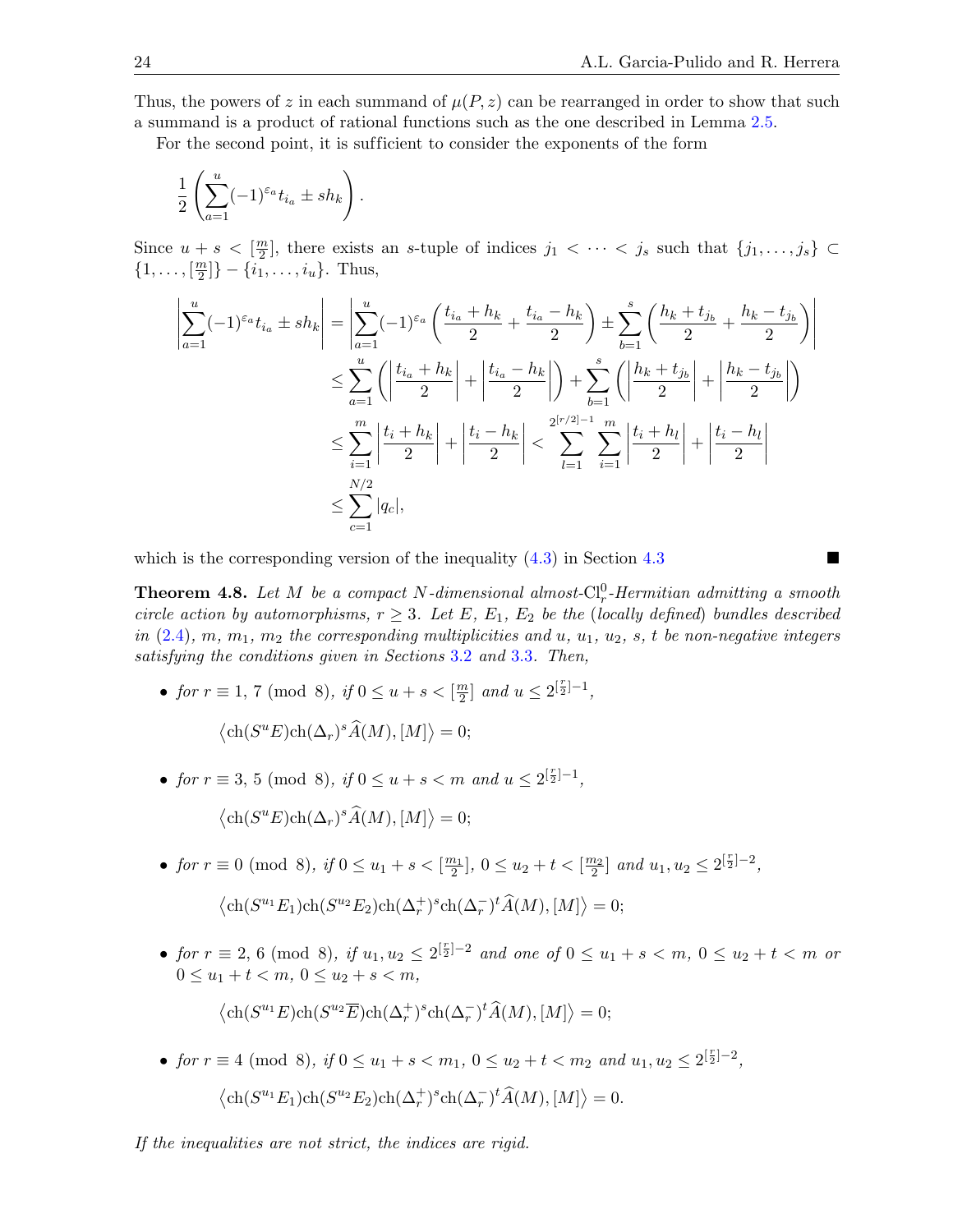**Proof.** We will only describe the relevant changes to the calculation for  $r \equiv 1, 7 \pmod{8}$  and m even. Let  $P \subset M^{S^1}$  be an  $S^1$ -fixed submanifold. Recall that

$$
\operatorname{ch}(S^u E) = \sum_{1 \le i_1 \le \dots \le i_u \le 2\left[\frac{m}{2}\right]} e^{\vartheta_{i_1} + \dots + \vartheta_{i_u}},
$$

where

$$
\vartheta_j = \theta_j
$$
,  $\vartheta_{[m/2]+j} = -\theta_j$ ,  $j = 1, ..., [m/2]$ .

Thus, the exponents of the twist will be of the form

$$
\frac{1}{2} \left( \sum_{a=1}^{u} (-1)^{\varepsilon_a} t_{i_a} + \sum_{b=1}^{s} (-1)^{\delta_b} h_{l_b} \right),
$$

where  $\varepsilon_a, \delta_b \in \{0, 1\}$ . It is sufficient to consider the exponents of the form

$$
\frac{1}{2} \left( \sum_{a=1}^u (-1)^{\varepsilon_a} t_{i_a} \pm sh_k \right).
$$

Among them, there are two extreme types, namely the ones equal to exponents of the exterior powers which we already know how to deal with, and the ones such as  $ut_1$ . For such an exponent, consider

$$
|ut_1| = \left| \sum_{l=1}^{u} \frac{t_1 + h_l}{2} + \frac{t_1 - h_l}{2} \right| \le \sum_{l=1}^{u} \left| \frac{t_1 + h_l}{2} \right| + \left| \frac{t_1 - h_l}{2} \right| \le \sum_{l=1}^{2^{\lfloor \frac{r}{2} \rfloor - 1}} \left| \frac{t_1 + h_l}{2} \right| + \left| \frac{t_1 - h_l}{2} \right|
$$
  

$$
< \sum_{j=1}^{\lfloor \frac{m}{2} \rfloor} \sum_{l=1}^{2^{\lfloor \frac{r}{2} \rfloor - 1}} \left| \frac{t_1 + h_l}{2} \right| + \left| \frac{t_1 - h_l}{2} \right| \le \sum_{c=1}^{N/2} |q_c|,
$$

if  $u < 2^{[r/2]-1}$ .<br>1980 – Paris Paris II, prinses politika i politika i politika i politika i politika i politika i politika i po

<span id="page-24-0"></span>**Theorem 4.9.** Let M be a compact N-dimensional almost- $Cl_r^0$ -Hermitian admitting a smooth circle action by automorphisms,  $r \geq 3$ . Let E, E<sub>1</sub>, E<sub>2</sub> be the (locally defined) bundles described in  $(2.4)$ , m, m<sub>1</sub>, m<sub>2</sub> the corresponding multiplicities and  $u_i$ ,  $v_i$ ,  $u'_i$ ,  $v'_i$ , s, t be non-negative integers satisfying analogous conditions to those given in Sections [3.2](#page-11-2) and [3.3](#page-14-0). Then,

• for  $r \equiv 1, 7 \pmod{8}$ , if

$$
0 \le \sum_{i=1}^{b} u_i + \sum_{j=1}^{b} v_j + s < \left[\frac{m}{2}\right]
$$

and

$$
a + \sum_{i=1}^{b} v_i \le 2^{\lfloor \frac{r}{2} \rfloor - 1},
$$
  

$$
\left\langle \text{ch}\left(\bigotimes_{i=1}^{a} \bigwedge^{u_i} E \otimes \bigotimes_{j=1}^{b} S^{v_j} E \otimes (\Delta_r)^{\otimes s} \right) \widehat{A}(M), [M] \right\rangle = 0;
$$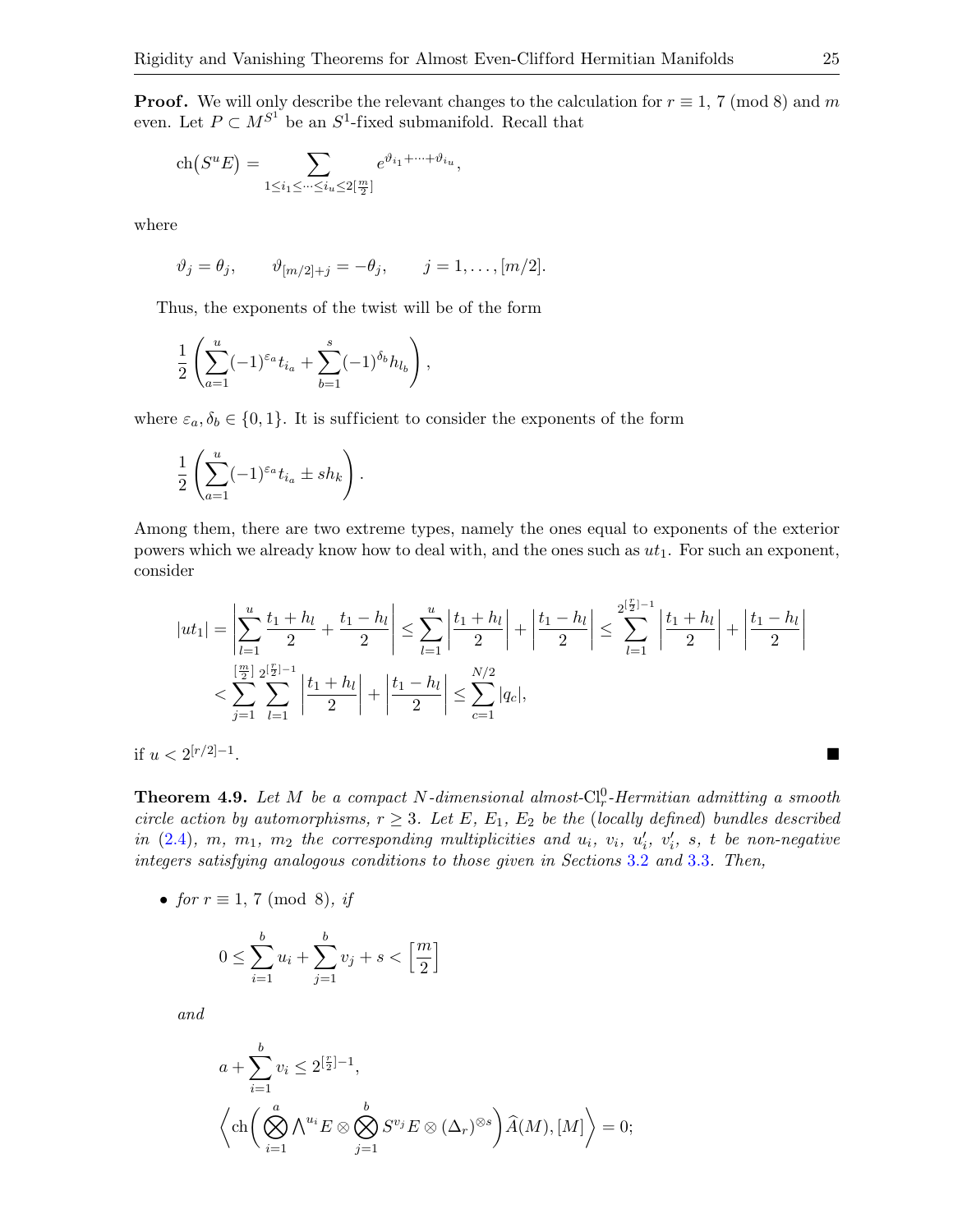• for  $r \equiv 3, 5 \pmod{8}$ , if

$$
0 \le \sum_{i=1}^{b} u_i + \sum_{j=1}^{b} v_j + s < m
$$

and

$$
a + \sum_{i=1}^{b} v_i \le 2^{\left[\frac{r}{2}\right]-1},
$$
  

$$
\left\langle \text{ch}\left(\bigotimes_{i=1}^{a} \bigwedge^{u_i} E \otimes \bigotimes_{j=1}^{b} S^{v_j} E \otimes (\Delta_r)^{\otimes s} \right) \widehat{A}(M), [M] \right\rangle = 0;
$$

• for  $r \equiv 0 \pmod{8}$ , if

$$
0 \le \sum_{i=1}^{b} u_i + \sum_{j=1}^{b} v_j + s < \left[\frac{m_1}{2}\right], \qquad 0 \le \sum_{i=1}^{c} u'_i + \sum_{j=1}^{d} v'_j + t < \left[\frac{m_2}{2}\right]
$$

and

$$
a + \sum_{i=1}^{b} v_i, c + \sum_{i=1}^{d} v'_i \le 2^{\lfloor \frac{r}{2} \rfloor - 2},
$$
  

$$
\left\langle \text{ch}\left(\bigotimes_{i=1}^{a} \bigwedge^{u_i} E_1 \otimes \bigotimes_{j=1}^{b} S^{v_j} E_1 \otimes \bigotimes_{k=1}^{c} \bigwedge^{u'_k} E_2 \otimes \bigotimes_{l=1}^{d} S^{v'_l} E_2 \right) \right\rangle
$$
  

$$
\otimes (\Delta_r^+)^{\otimes s} \otimes (\Delta_r^-)^{\otimes t} \left\langle \bigwedge M \bigwedge [M] \right\rangle = 0;
$$

• for  $r \equiv 2 \pmod{8}$ , if

$$
a + \sum_{i=1}^{b} v_i
$$
,  $c + \sum_{i=1}^{d} v'_i \le 2^{\lfloor \frac{r}{2} \rfloor - 2}$ ,

and

$$
0 \le \sum_{i=1}^{b} u_i + \sum_{j=1}^{b} v_j + s < m, \qquad 0 \le \sum_{i=1}^{c} u'_i + \sum_{j=1}^{d} v'_j + t < m
$$

or

$$
0 \leq \sum_{i=1}^{b} u_i + \sum_{j=1}^{b} v_j + t < m, \qquad 0 \leq \sum_{i=1}^{c} u'_i + \sum_{j=1}^{d} v'_j + s < m,
$$
\n
$$
\left\langle \text{ch}\left(\bigotimes_{i=1}^{a} \bigwedge_{j=1}^{u_i} E \otimes \bigotimes_{j=1}^{b} S^{v_j} E \otimes \bigotimes_{k=1}^{c} \bigwedge_{l=1}^{u'_k} E \otimes \bigotimes_{l=1}^{d} S^{v'_l} \overline{E} \right. \right.
$$
\n
$$
\otimes (\Delta_r^+)^{\otimes s} \otimes (\Delta_r^-)^{\otimes t} \left\langle \widehat{A}(M), [M] \right\rangle = 0;
$$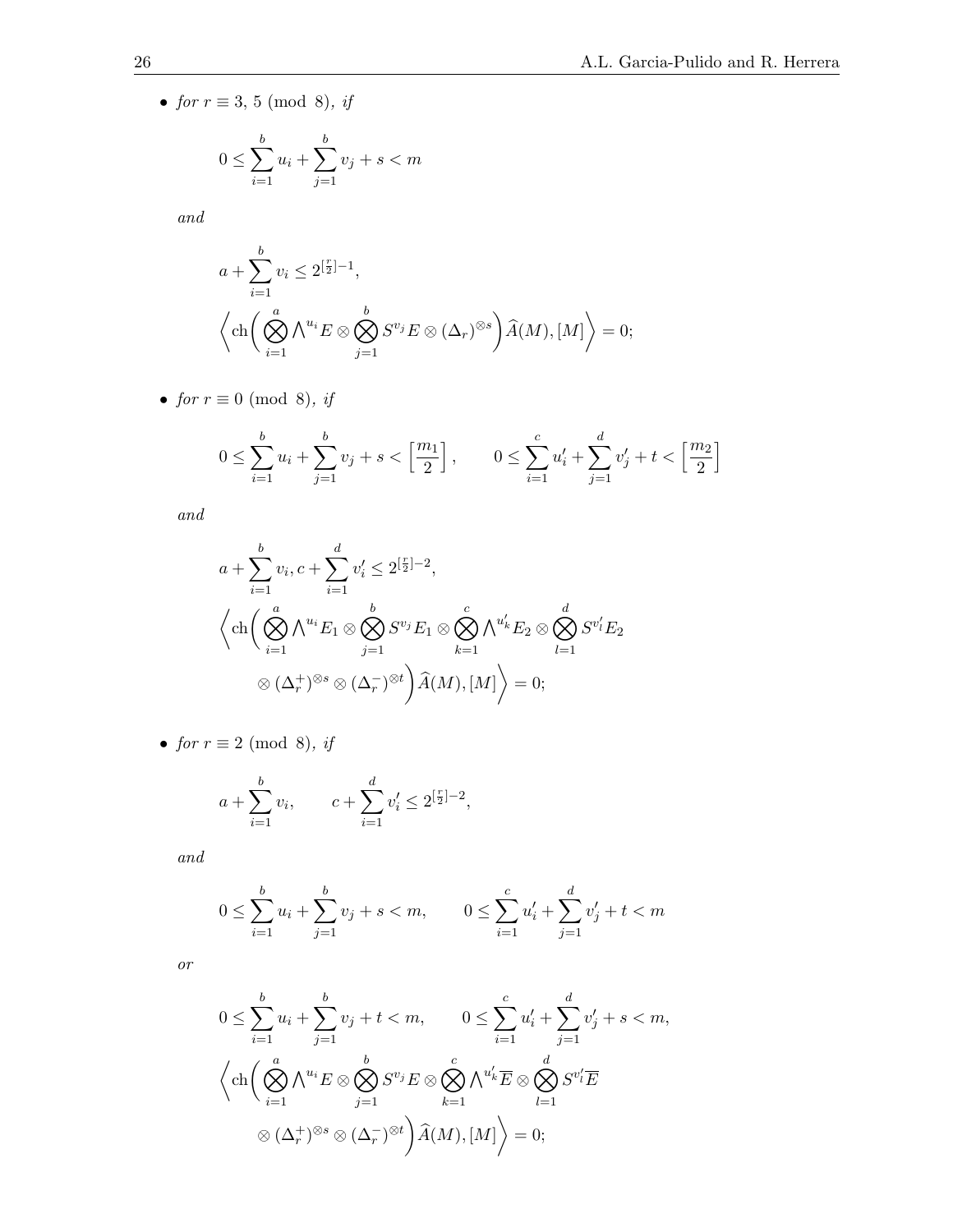• for  $r \equiv 4 \pmod{8}$ , if

$$
0 \le \sum_{i=1}^{b} u_i + \sum_{j=1}^{b} v_j + s < m_1, \qquad 0 \le \sum_{i=1}^{c} u'_i + \sum_{j=1}^{d} v'_j + t < m_2
$$

and

$$
a + \sum_{i=1}^{b} v_i, \qquad c + \sum_{i=1}^{d} v'_i \le 2^{\left[\frac{r}{2}\right]-2},
$$
  

$$
\left\langle \text{ch}\left(\bigotimes_{i=1}^{a} \bigwedge_{i=1}^{u_i} E_1 \otimes \bigotimes_{j=1}^{b} S^{v_j} E_1 \otimes \bigotimes_{k=1}^{c} \bigwedge_{i=1}^{u'_k} E_2 \otimes \bigotimes_{l=1}^{d} S^{v'_l} E_2 \right. \right\}
$$
  

$$
\otimes (\Delta_r^+)^{\otimes s} \otimes (\Delta_r^-)^{\otimes t} \left\langle \bigwedge_{i=1}^{d} (M), [M] \right\rangle = 0.
$$

If the inequalities are not strict, the indices are rigid.

.

**Remark 4.10.** When  $r = 3$ , Theorems [4.7](#page-21-0) and [4.8](#page-23-0) return the vanishings for almost quaternion-Hermitian manifolds proved in [\[12\]](#page-27-3).

Remark 4.11. Theorems [4.7,](#page-21-0) [4.8](#page-23-0) and [4.9](#page-24-0) do not restrict to the well known vanishings for almost Hermitian manifolds proved in [\[11\]](#page-27-1), which require a divisibility condition on  $c_1(M)$ . This is due to the fact that the structure group of a 2m-dimensional almost Hermitian manifold is  $U(m)$ instead of

$$
\frac{\mathrm{U}(m) \times \mathrm{Spin}(2)}{\{\pm(\mathrm{Id}_2, 1), \pm(i\mathrm{Id}_2, -\mathrm{vol}_2)\}}
$$

**Remark 4.12.** For  $r \neq 3, 4, 6, 8$ , an almost-Cl<sub>r</sub><sup>0</sup>-Hermitian manifold is Spin (see [\[1,](#page-26-2) Theorem 4.1). Thus, for  $u = u_1 = u_2 = s = t = 0$ , the vanishings in the theorems restrict to Atiyah–Hirzebruch's vanishing.

### Acknowledgements

The first named author was supported by CONACyT. The second named author was partially supported by a CONACyT grant. The second named author wishes to thank the International Centre for Theoretical Physics and the Institut des Hautes Etudes Scientifiques for their hospi- ´ tality and support. We would like to express our gratitude to the anonymous referees for their careful reading of this manuscript and their helpful comments.

# References

- <span id="page-26-2"></span>[1] Arizmendi G., Garcia-Pulido A.L., Herrera R., A note on the geometry and topology of almost even-Clifford Hermitian manifolds, [arXiv:1606.00774.](http://arxiv.org/abs/1606.00774)
- <span id="page-26-3"></span>[2] Arizmendi G., Herrera R., Centralizers of spin subalgebras, [J. Geom. Phys.](https://doi.org/10.1016/j.geomphys.2015.07.002) 97 (2015), 77–92, [arXiv:1503.06168.](http://arxiv.org/abs/1503.06168)
- <span id="page-26-0"></span>[3] Atiyah M.F., Hirzebruch F., Spin-manifolds and group actions, in Essays on Topology and Related Topics (Mémoires dédiés à Georges de Rham), [Springer,](https://doi.org/10.1007/978-3-642-49197-9_3) New York, 1970, 18–28.
- <span id="page-26-4"></span>[4] Atiyah M.F., Singer I.M., The index of elliptic operators. III, [Ann. of Math.](https://doi.org/10.2307/1970717) 87 (1968), 546–604.
- <span id="page-26-5"></span>[5] Berline N., Getzler E., Vergne M., Heat kernels and Dirac operators, Grundlehren Text Editions, Springer-Verlag, Berlin, 2004.
- <span id="page-26-1"></span>[6] Bott R., Taubes C., On the rigidity theorems of Witten, [J. Amer. Math. Soc.](https://doi.org/10.2307/1990915) 2 (1989), 137–186.